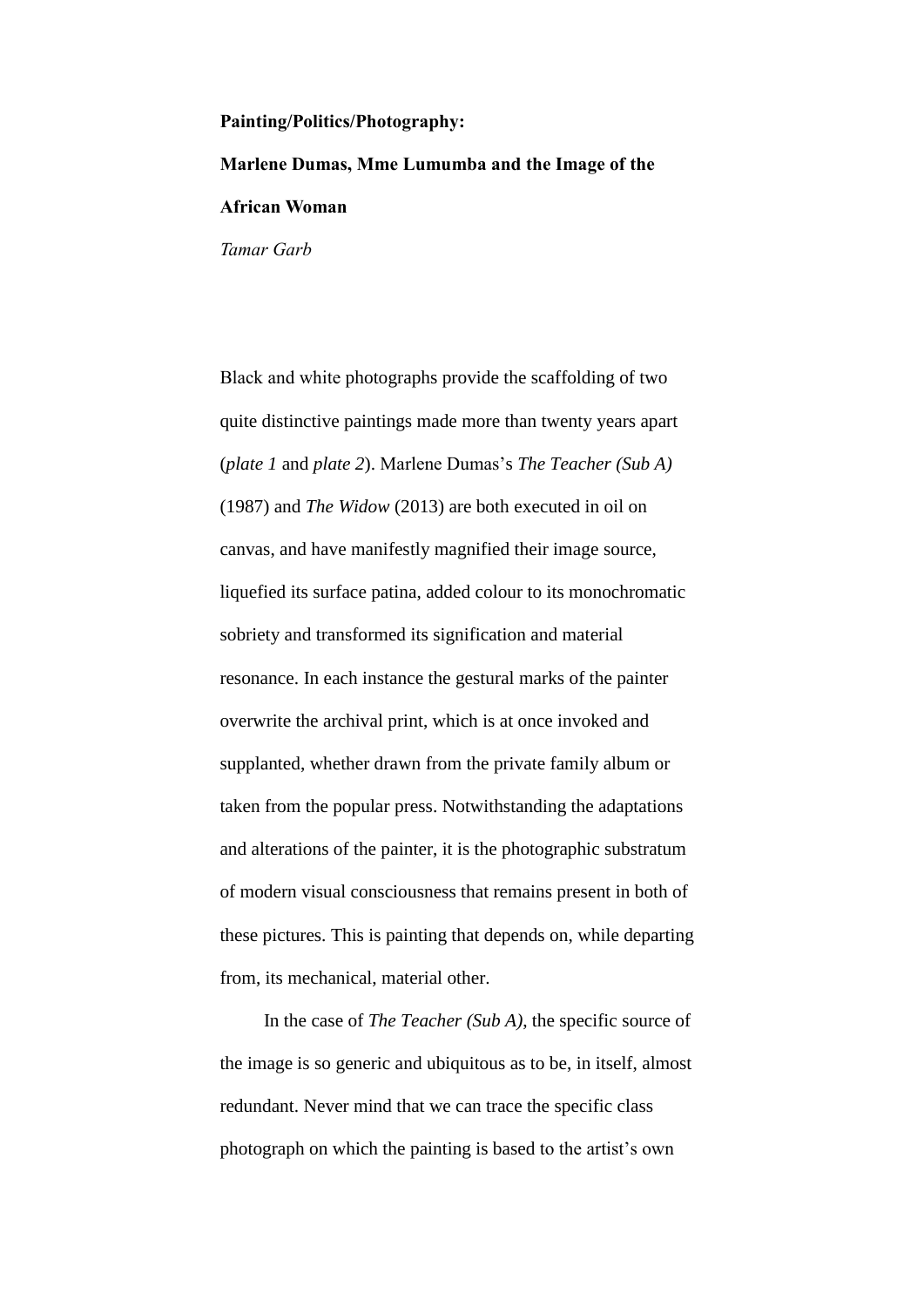cherished memento, or that she has identified herself in the image as the yellow-haired child standing behind the teacher: the reference here is to the typical and typological rather than to the unique or distinctive (*plate 3*). Those of us who, like Dumas, grew up under the yolk of a British or colonial education system can each reproduce a similar icon of our youth (*plate 4*). There we sit in our serried ranks, ankles carefully crossed, hands neatly clasped, ties obediently knotted, as we look awkwardly ahead at the camera. School photography favours the flat and the frontal, the formal and the forensic in its celebration and production of the group, the team, or the club. In such images sameness, rather than diversity, is the thing.<sup>1</sup> My own family album, like everyone else's, is furnished with just such a relic. Here we are, girls in the front, boys towards the back, blazers and badges intact in a choreographed display of uniformity that belies the adolescent brooding and bravado of those times. I, aged fifteen when my school photograph was taken, am placed fourth from the left in the second row. But there is little visible difference between my teenage comportment and dress and that of the children of Marlene Dumas's own Sub A class. <sup>2</sup> The group coheres as of one body, its identity marked by clothing, clasping, grinning and glaring, as the invisible photographer cajoles and controls from his spot, the very spot to which the organised ranks of school kids will remain orientated and fixated forever.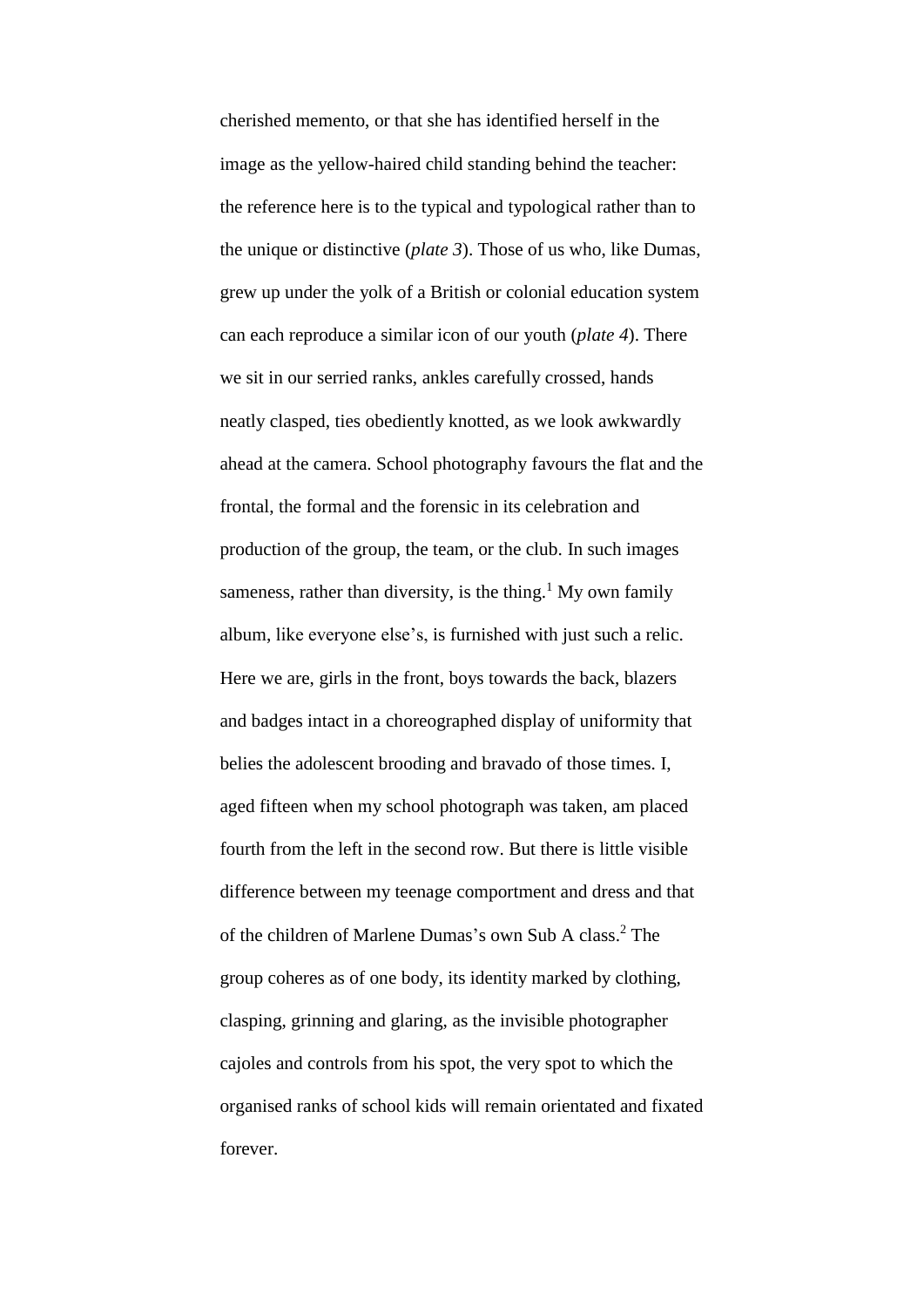What unites both these photographs in our memories – for Dumas and I come from similar places, she from a rural Afrikaner childhood on the wine-lands outside Cape Town, I from closeted Jewish suburbia marooned on the edge of Table Mountain  $-$  is the unspoken glue of apparent ethnic homogeneity that framed the fact of our adherence to the set. To be part of such a classroom in South Africa in the late 1960s and early 1970s was to be sucked into a segregated community in which a spurious sense of belonging was tied to language and custom and skin-colour. Uniforms provided the external carapace to our already over-determined sameness. Whiteness, above all, was what was registered in the performance and display of our identities. And black and white photography seemed to collude with the institutionalised naturalisation of separation as it bleached out our skins and smoothed over our blemishes all the better to inscribe each us as one of the set.<sup>3</sup> The subtle but coercive effect of such images was to endorse and perpetuate the sense of belonging that the composition and costume enshrined.

Dumas's small act of retroactive painterly rebellion was to mimic the photograph's format, figuring the uniformity of furniture and repetitive pose, while refusing its bland, washedout tonalities in favour of exuberant and fauve-derived hues. Puce and orange, green and turquoise sit alongside black and brown in Dumas's flamboyant reworking. The faces have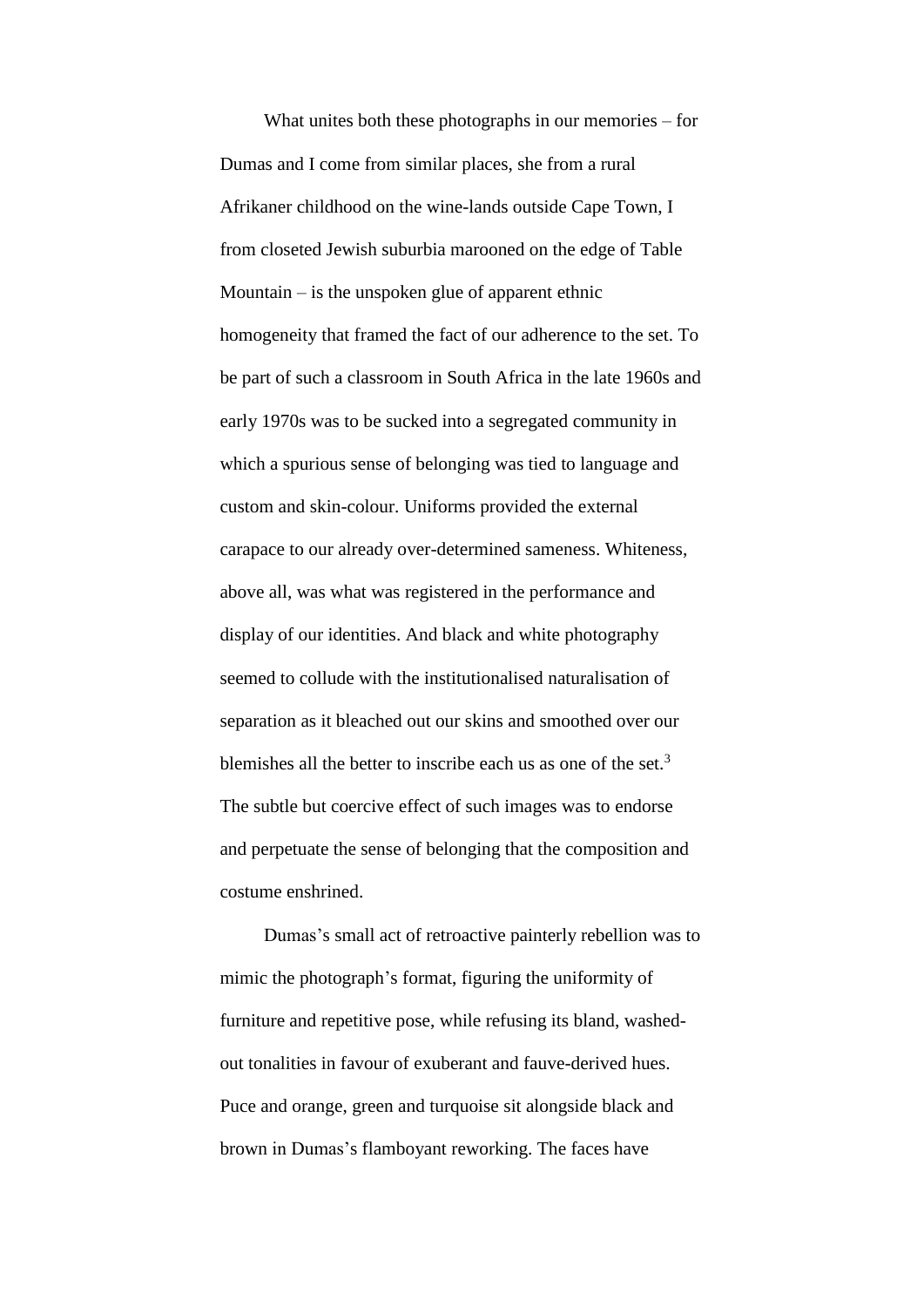become punctuated masks, their peepholes black spots of indifference surmounting pinched and impenetrable mouths. Colour hovers expressively over limb and cheek, exceeding any naturalistic remit and refusing both humanist insight and ideological instrumentalization in the replaying of the photographic *mis-en-scène*. Applied in sweeping strokes and fluid, turps-laden gestures, the paint plays with shadow and shape in a haptic display of mark-making that rejects the smoothed-over surface of the image that gave it its form. At the same time the chromatic coherence of the painting reinforces the sense that the group breathes and lives together, symmetrically glued to seat and spot around the authoritative core of 'The Teacher'.

The generic nature of Dumas's source is instructive. For one, it allows us to delve into our own pictorial archives, substituting and supplementing personal images for the one that prompted her exuberant painting. At the same time, it alerts us to how photographic protocols inform ways of seeing and appearing irrespective of the individual instance portrayed. Dumas paints under the sign and the sway of the photographic that, overtly as well as subliminally, provides the language through which her pictures are framed. And yet it is a specific, time-bound technology, activity, and performance that *The Teacher (Sub A)* seems to encode, evoking as it does a childhood of the mid-twentieth century. Shown here are the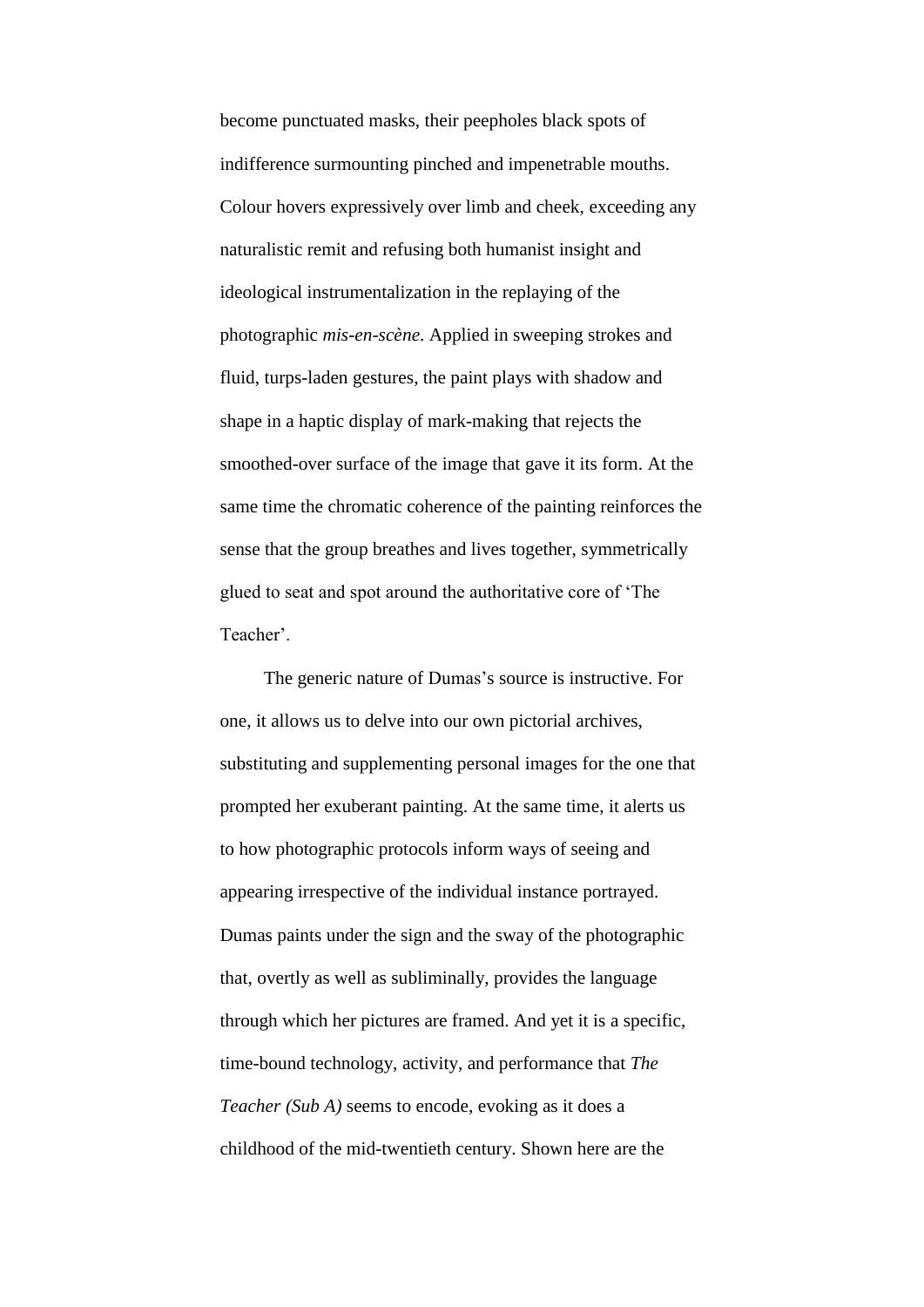children of the analogue age used to turning our best faces to the camera and holding our frozen gazes for a while. Being photographed for us as school pupils was an elaborate, serious performance that took time and money and commitment. We were told to dress neatly, tie our hair in bunches, and be sure to polish our shoes for the one day of the year when the photographer came to school. He would not come again for another twelve months and the precious record of our belonging was neither cheap nor easy to replace. It was not a day to miss, it was not a time to misbehave.

It is the historical specificity of the visual culture of a colonial childhood that Dumas's incendiary chromatics point out. This is Sub A, the first class of primary school, through which six-year-old South African 'white' children entered into the segregated classrooms of Christian National Education,<sup>4</sup> to be taught basic skills alongside conformity and knowing one's place. For this they would be rewarded, praised and prized. But as an adult and an artist, Dumas refuses to colour within the lines or neatly shade the figures with the designated 'flesh' tones of authority. Neatness and obedience are staged in the structure and repetitive poses of the underlying image, only to be troubled and challenged through gesture, palette and paint-work, so that the once-taken image and the once black-and-white childhood are remade and remodelled anew.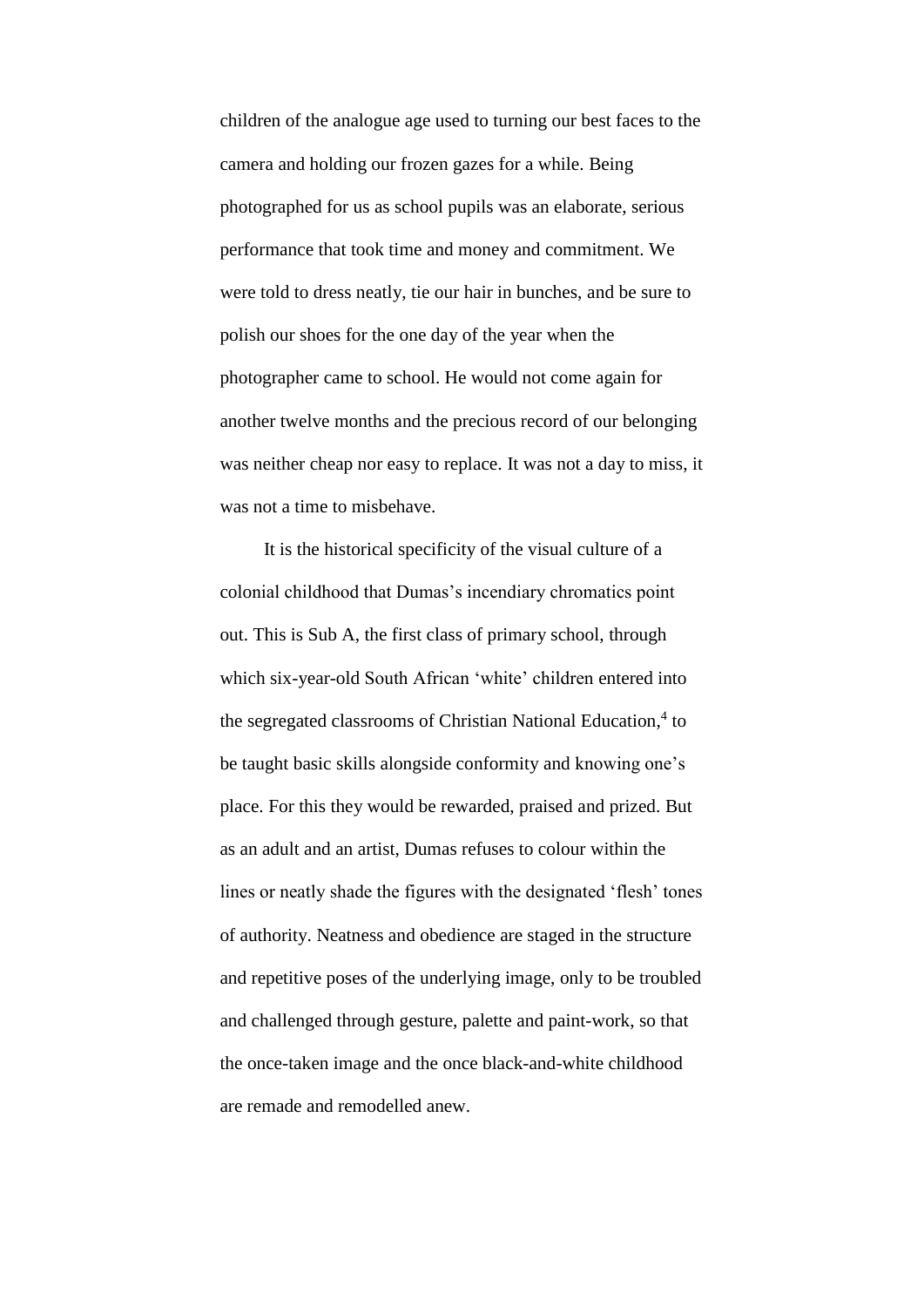This essay looks at the politics of portrayal, photography and figuration in relation to the colonial/Apartheid archive, focussing on Dumas's reworking of a selection of images – both personal and public – in order to address contemporary painting's capacity to deal with history, and in particular its spectacular or photogenic trace. By using the painted reworking of both her old school photograph as well as an iconic depiction of Mme Pauline Lumumba, I ask what painting can do when it takes on the photographic past. At the same time, I explore the interpretive filters that have coalesced around the figure of the 'bare-breasted African widow'. My approach is very much a matter of voice and vocalization, one that is central to my personal stake in the overarching project that explores the lives of photographs in the aftermath of colonialism and Apartheid. <Line Break>

For Dumas, painting offers a space for the disruption of norms that are photographically emplotted and endorsed.<sup>5</sup> Like many of the painters from her generation, the world is approached tangentially via the media-saturated image bank that surrounds Dumas. For her, there is no such thing as an unmediated experience or authentic encounter with a lived or code-free corporeality. Post-conceptual painting takes its knowing place in the wake of the ubiquity of the photographic image, not through recourse to a pre-industrial celebration of the eye, or a faith in the proximity or tangibility of bodies, but by confronting the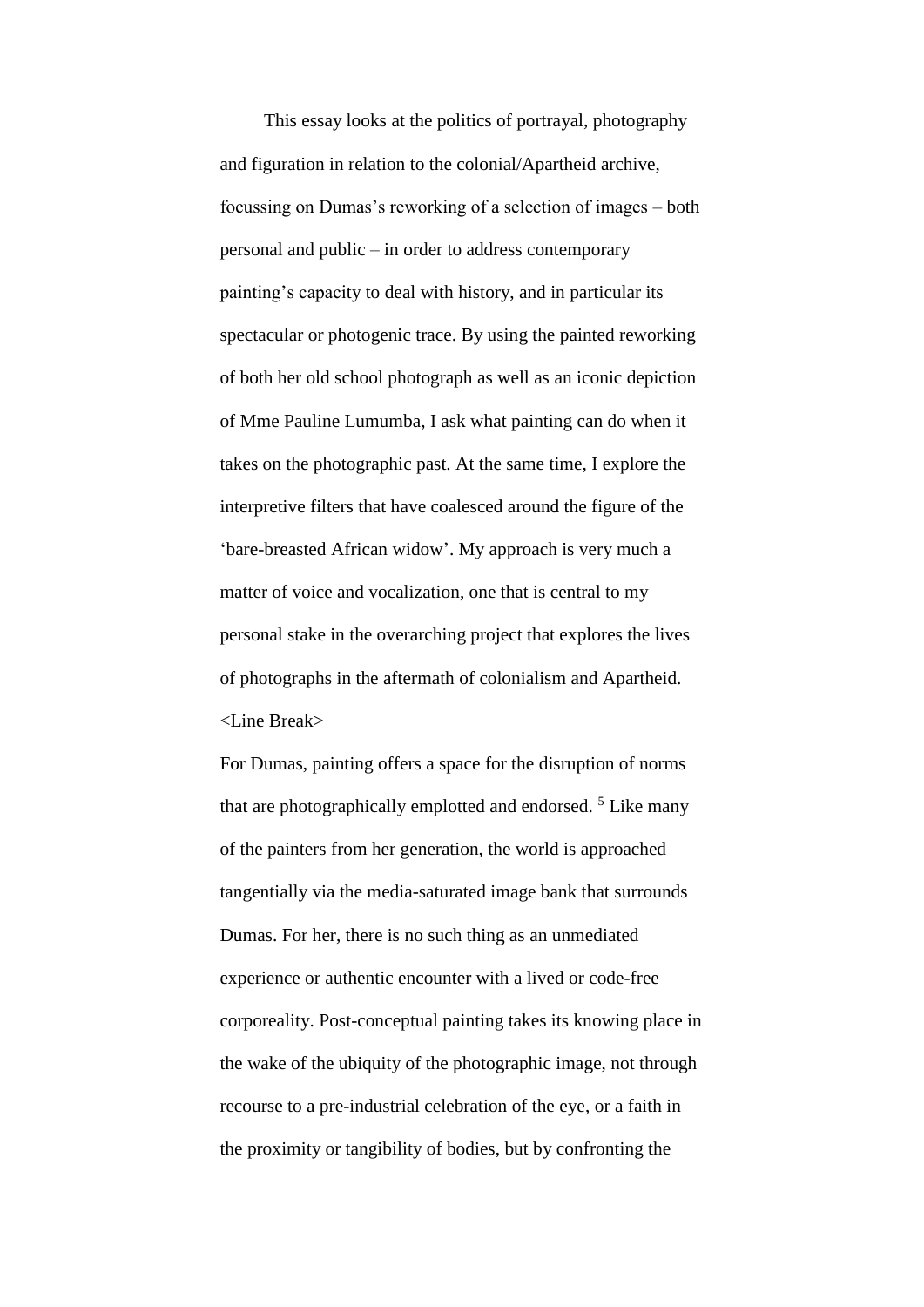mechanics of the photographic as the ground of both painting's criticality and its contemporaneity. Zooming in and zooming out of a scenario, closing in on a detail, enlarging and fragmenting at will, the language of photography permeates Dumas's compositional strategies, providing a vocabulary for framing or plotting a scene.<sup>6</sup> At the same time, the attitude to a source photograph is, as we have seen, far from deferential or reverent. If anything, the 'original' is accosted and challenged, cropped and cut by a gestural and painterly dynamic that over-writes or defaces its history-laden form with a defiance that comes from the hand.

And yet photographs, collected, scavenged, reproduced and rescaled form the basis of Dumas's access to the 'real', whether sourced from her own family album or from the image banks that circulate in the world. Reproducing and adapting them is at once a political act and an aesthetic gesture: in fact, they are inseparable as such. *The Widow*, like *The Teacher (Sub A)*, is a reworked photograph. But where the class portrait deals with the clichéd and the banal, the formulaic and the conventional, *The Widow* invokes an enigmatic, unique pictorial precedent that is more difficult and complex to trace. Cut off at the edges, capturing a crowd that is as much suggested as seen, *The Widow* speaks to the technologies of modern history as it is captured and conveyed in the newsworthy snapshot or print. The source photograph reads less as the product of ritualised display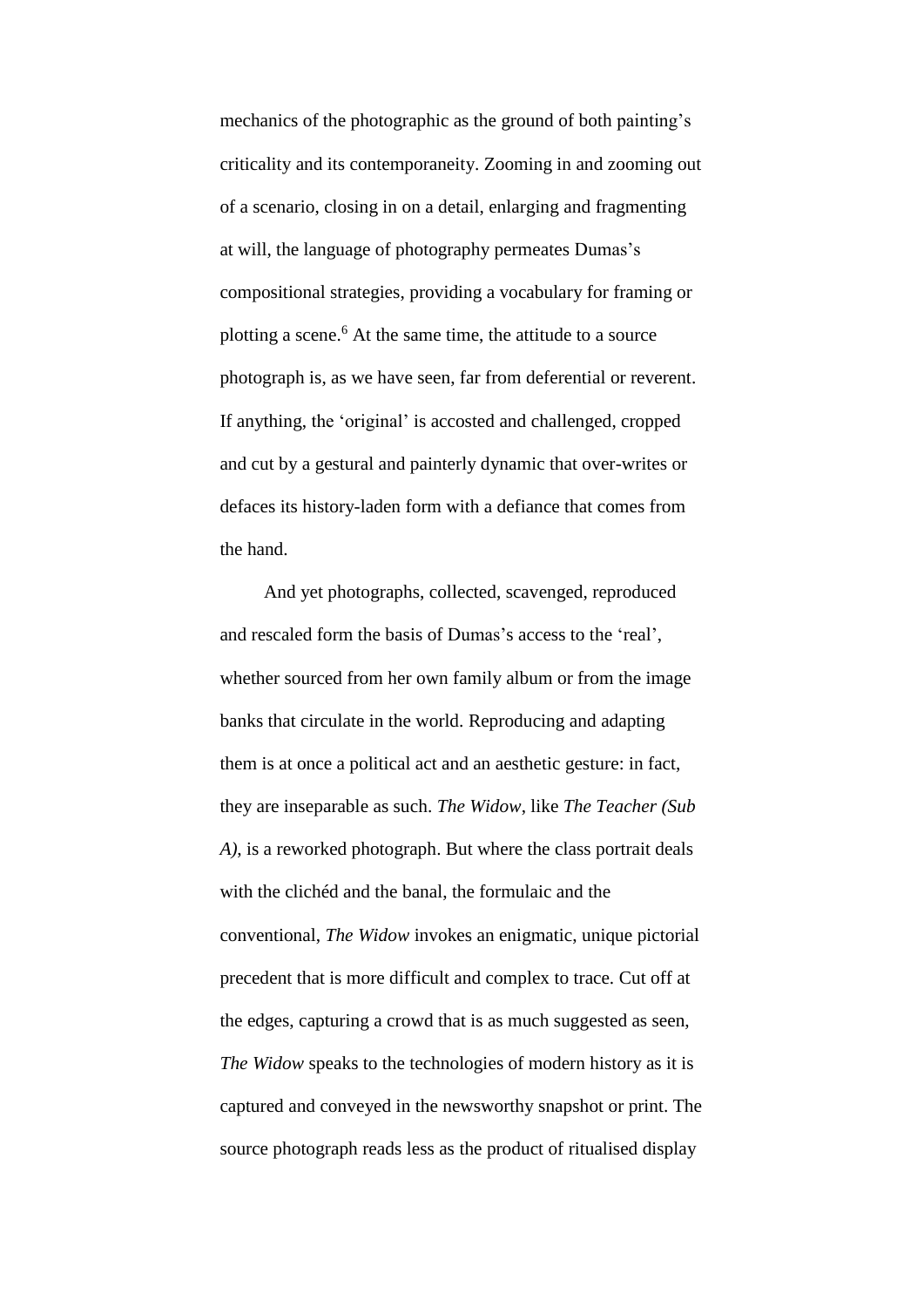than as casual reportage, relaying its assortment of ill-defined figures for a future that has not yet been imagined or prepared. Its iconic power is retrospective rather than prefigured or planned.

At face value, *The Widow* portrays a scene in which a bare-breasted African woman is escorted in a vaguely-glimpsed crowd by a pair of her bleached-out compatriots, dressed in casual, open-necked shirts, cotton shorts and socks or solemn, ink-black slacks. The antinomies of clothing and nakedness, European costume and African flesh, masculinity and femininity, are encapsulated in this unlikely threesome and the painting seems to zoom in on the central group, cutting off their shoes and feet, as well as the blurred, surrounding figures alongside them, as if extracting a still from a movie strip or an expanded contextualizing drama. This is not a generic or typical scene. It is clearly based on an actual event, and the almost-life size figures come towards us as if emerging or advancing from history.

In fact, the context for the triumvirate is more fully filled out in a later companion painting, paradoxically significantly smaller in scale than *The Widow* (it measures only 60 x 80 cm as opposed to the 150 x 140 cm of the close-up), but including much more of the scene (*plate 5*). Here the same central group is seen, this time *in situ*, flanked on the left by a couple of pale skinned male figures, dressed alternately in army uniform and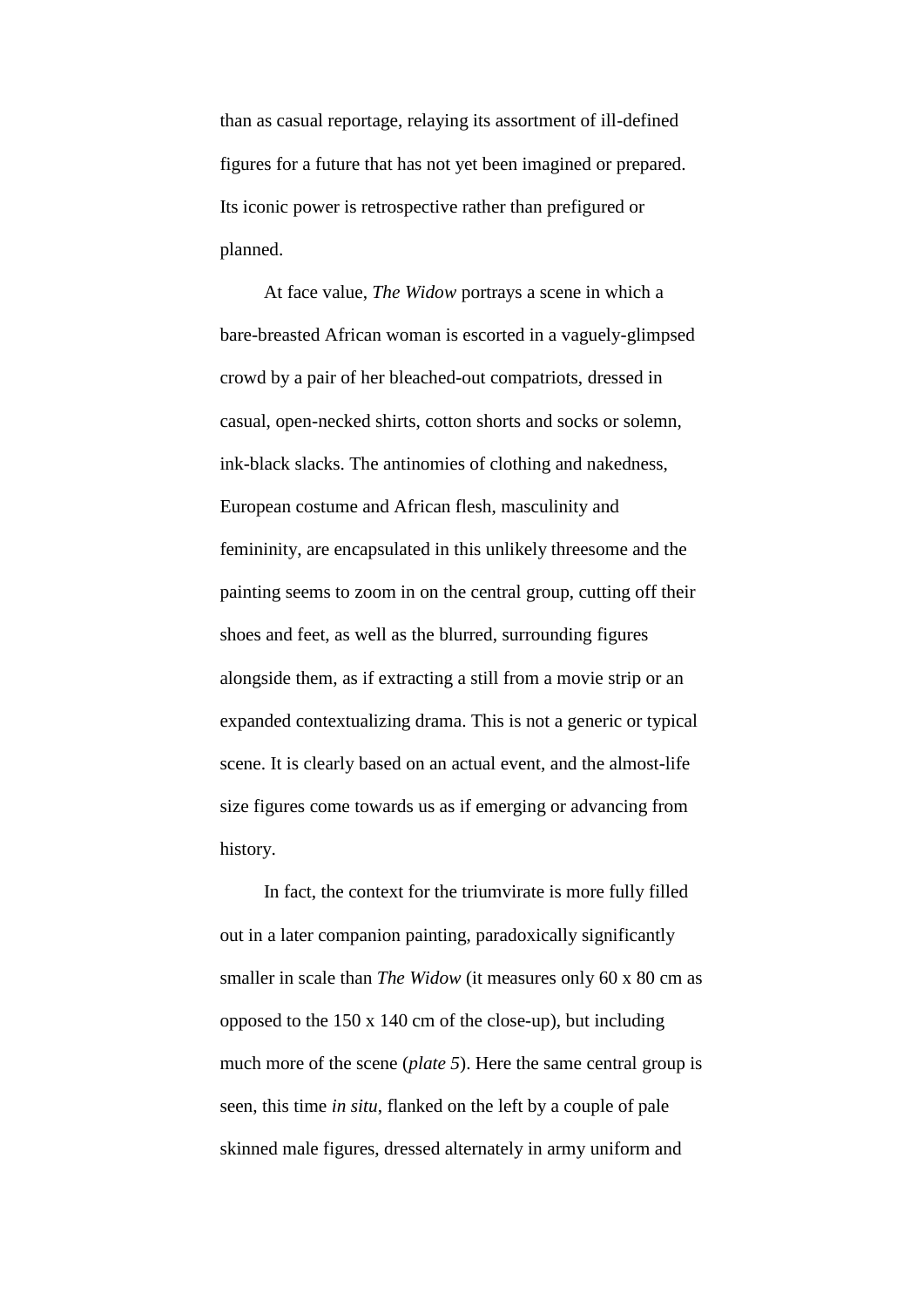lounge suit, while the motley crowd behind them and to the right is sketched in to amplify the larger context from which they appear to proceed. The effect in the smaller painting is of an extended or expanded vista rather than that of a concentrated and enlarged threesome at its core.

From the paintings alone, it is clear that the image derives from a reproduced source depicting a specific public procession, played out in an urban environment, in which a lone woman, dressed differently from everyone who surrounds her, is both cradled and surveyed by the crowd. The photographic origin of the works is apparent, not only by the cut-off composition and frontal orientation of the scene in which the figures seem to walk towards us as if into the lens of a camera, but by the essentially tonal arrangement of shapes – from the saturated blackness of trousers and legs to the highlights on flesh and face – that are massed out as if seen in black and white, despite the occasional linear incursions of blue and red, or the washed-in greens and golds that seem to endorse rather than undermine the essential tonal chromatics of the whole. The focus is on the figures in the front that are staged against the anonymity of the crowd. The paintings have all the hallmarks of an old newspaper photograph, now repurposed and enlarged on canvas, so that our attention is directed to the dramatic anomaly played out at its heart.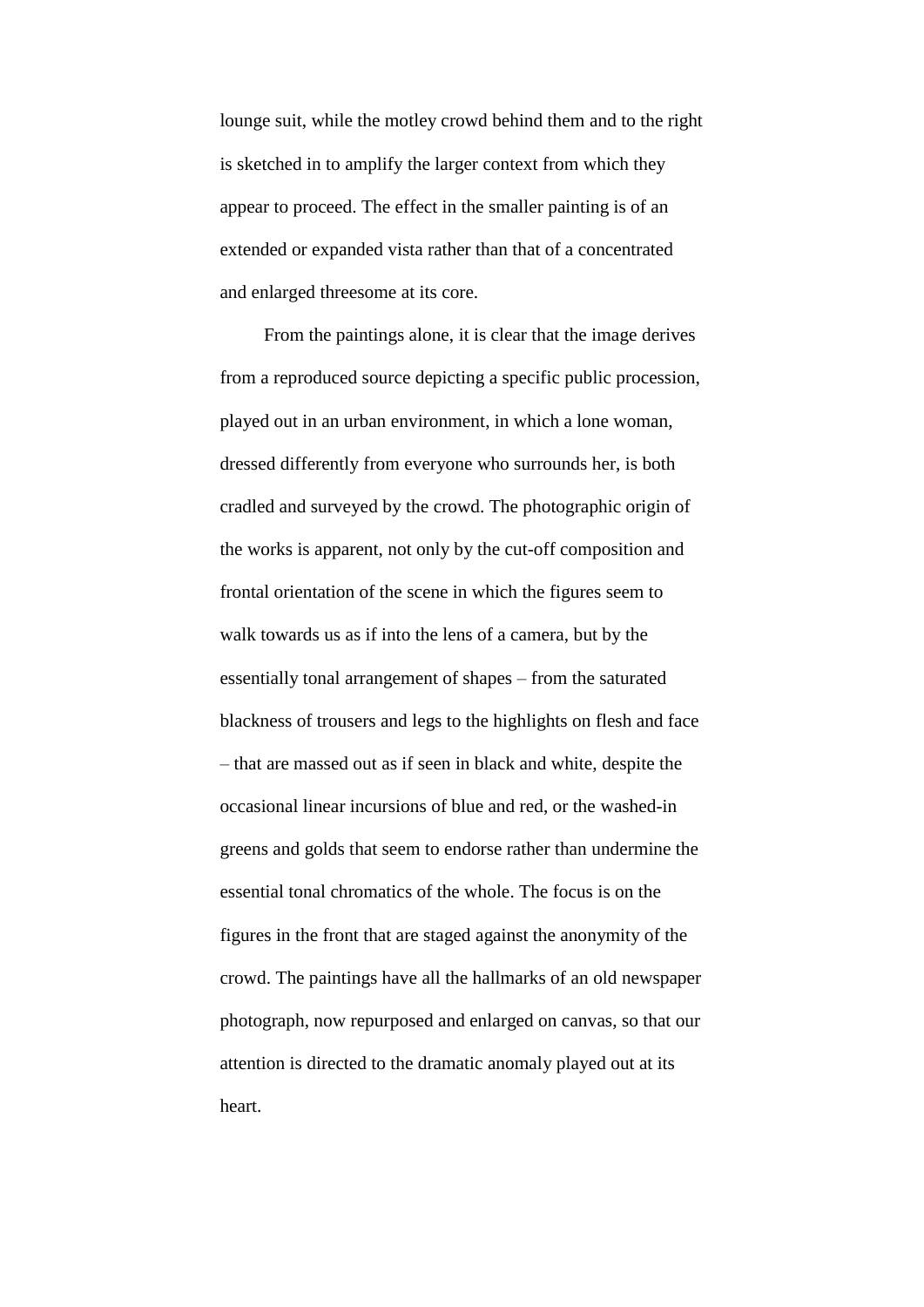In fact, the paintings' link to a specific photographic source is affirmed by Dumas's earlier iteration of its use (*plate 6*). In a gigantic collage, entitled *Drie Vroue en ek/Three Women and I* (1982) and shown together with *The Widow* for the first time in her 2015 retrospective at the Beyerle Collection, Basel, a close-up and severely cropped rendition of the central group of figures is mounted on card between two other blown-up drawings based on images of solitary or widowed women: Malcolm X's grieving wife Betty Shabaz is shown at the bottom of the triptych, while Winnie Mandela, wife of Nelson who was then incarcerated and on trial for treason, appears at the top. <sup>7</sup> All of the drawings reproduce details of iconic historical photographs. The image of Winnie Mandela even includes a bit of the caption that originally accompanied its publication in the press. Extracted from the news and reworked in multiple media, the images are here enlarged and framed on a cardboard strip so as both to point to and exceed their historical roles as documents, while enshrining their principle protagonists as heroines. The purloined images may go beyond the cardboard frame, but the focus is undoubtedly on the figures. It is to the central drawing that Dumas returned after thirty-one years in The Widow paintings.<sup>8</sup> It reproduces part of the now famous shot of the flanked Pauline Opango Lumumba, widow of the assassinated Patrice Lumumba, the first prime minister of the Democratic Republic of Congo, who was brutally murdered in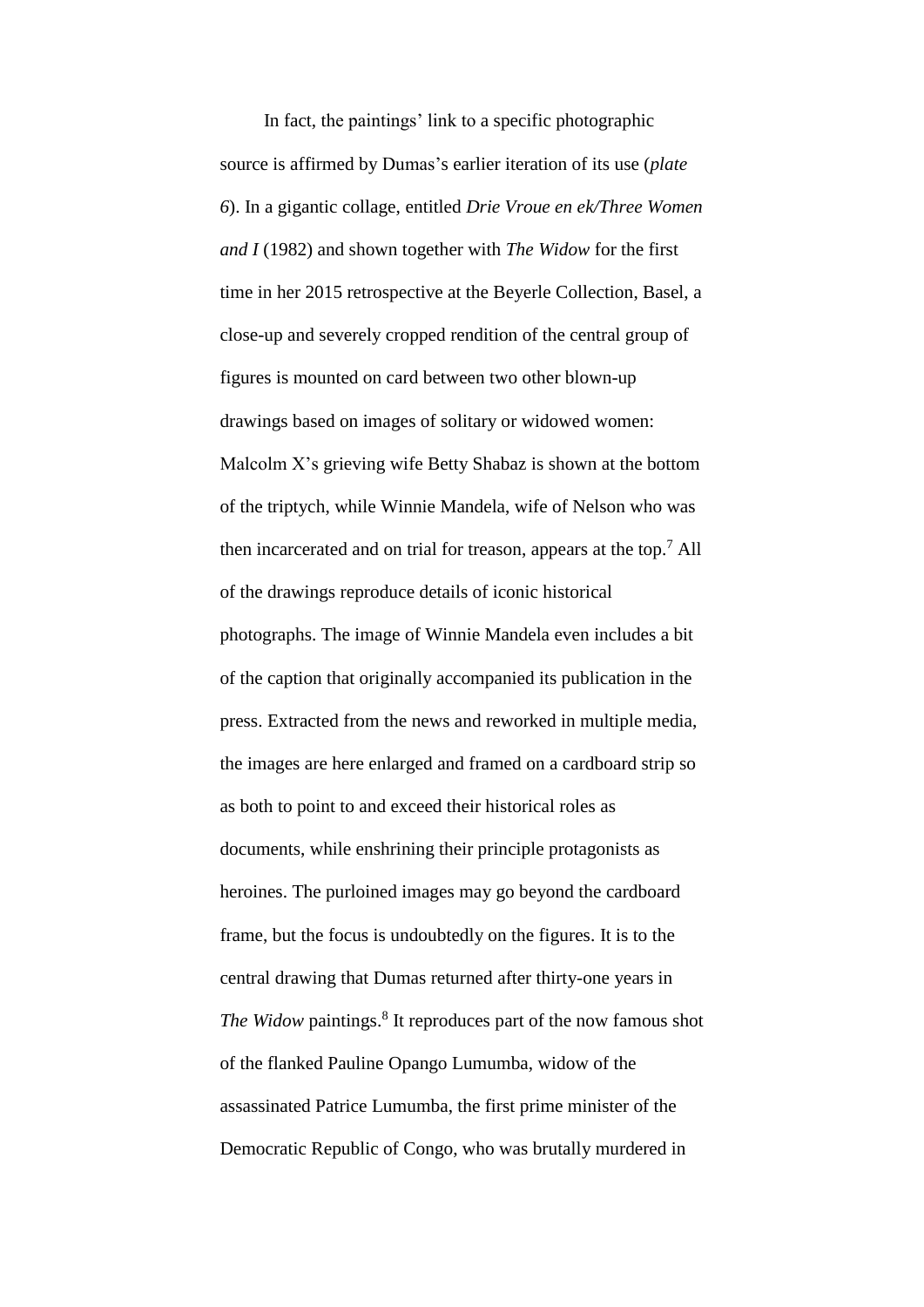mysterious circumstances in 1961. Bare-breasted and barefooted, she leads the funerary procession through the streets of Léopoldville (later Kinshasa). What unites the three women in Dumas's vertical strip is their shared relationship to famous black revolutionaries, and the spousal solitariness that their husband's positions produced.

Beneath the triumvirate of actual or grass widows that she drew, Dumas placed herself as a simplified, cartoon-like mask mounted on a wooden block as if occupying the space of the viewer, or even the witness or *bricoleur*, who pulls the evidentiary materials of the past into what appears as a giant, fantastical filmstrip, or a series seen through a massive viewfinder so as to create continuity and contiguity of experience. *Three Women and I*, as Dumas calls it, implicates herself in the scenarios that her crayon revisits, her self-emplotment (both in the title and the totem) literalizing her attachment to her female protagonists as icons (or heroines) through which to think her own relation to history and the images via which it is learned. The pictorial past is veiled here in blues and purples: it is scratched and hatched, shaded and hacked, stretched and magnified; but the underlying press photographs from which the enlarged portraits are made remain assertively, undeniably present. In each, the public display of a particular woman's grief or sorrow is made known through an image that once had currency and marketability in the media.<sup>9</sup>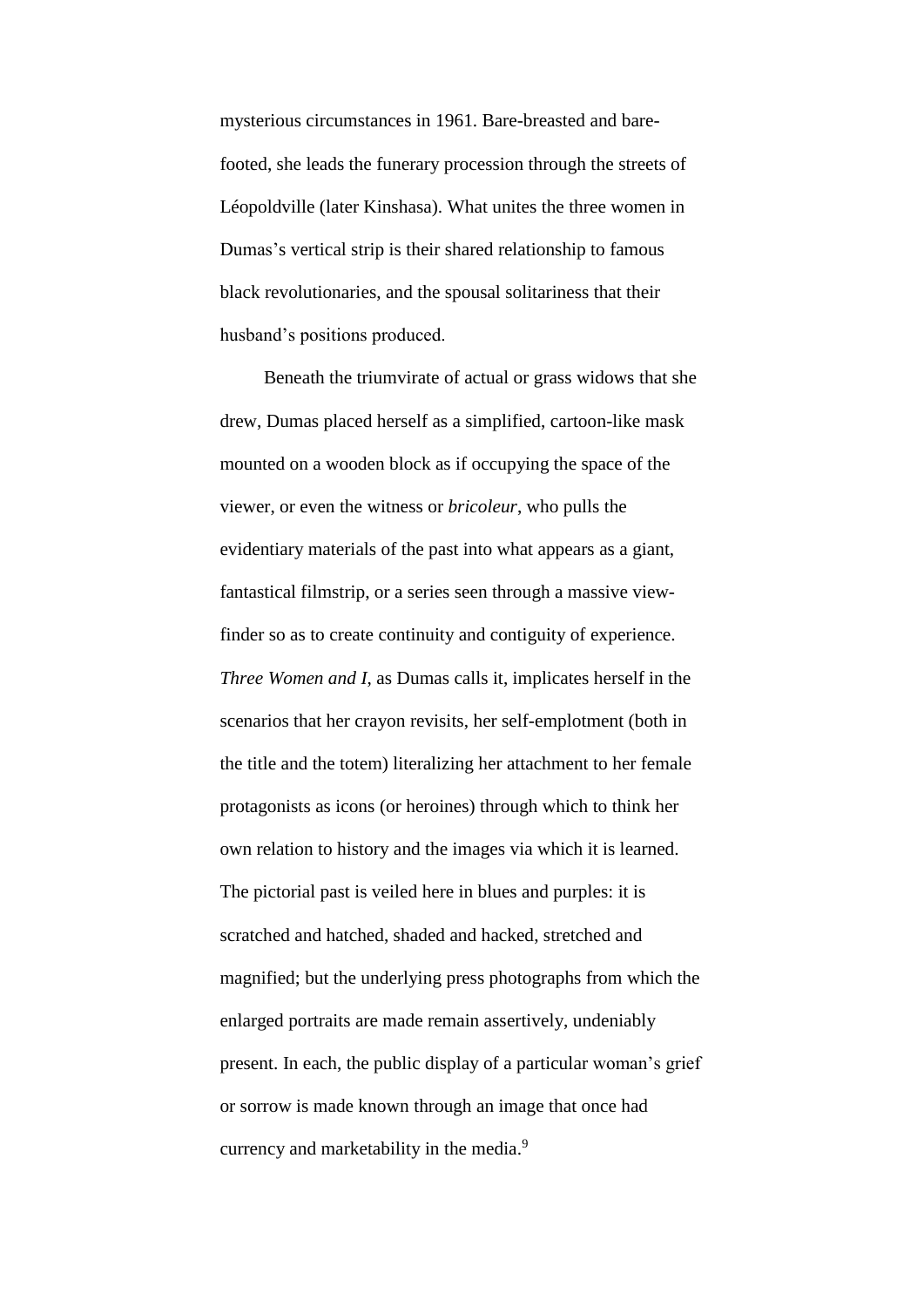But it was not in the press that Dumas had first seen the photograph of Pauline Opango Lumumba. In fact, she had come across it reproduced (and cropped) in Sandy Lesberg's volume, *Assassination in Our Time* (1976), which she had found when browsing in an Amsterdam bookshop soon after arriving in the city from South Africa in 1977 (*plate 7*). <sup>10</sup> The book is a compendium of images and texts chronicling twenty assassinations of famous men from the twentieth century.<sup>11</sup> Amongst these are images of the wives that they left behind. When Dumas encountered the small photograph of the Congolese widow for the first time, it appeared anomalous and out-of-synch with the rest. She was struck, she has said, by what she saw as the spectacle of the bare-breasted woman, flanked by her fully-dressed male companions, and visibly 'in mourning for her husband'. In using these words, Dumas repeated the standard filter through which the image (and Mme Lumumba's comportment) have routinely and repeatedly been read.

It was the caption that accompanied the reproduced photograph which first directed Dumas to read the picture in this way. 'Mrs Lumumba is bare-breasted as a sign of mourning' reads the text, her identity as a grieving African woman given as an explanation for the sartorial statement that she so blatantly makes. The effect of this textual mediation is to de-politicise Pauline Opango's pointed gesture (she stands out in the crowd) and to naturalize her figure in relation to the iconic image of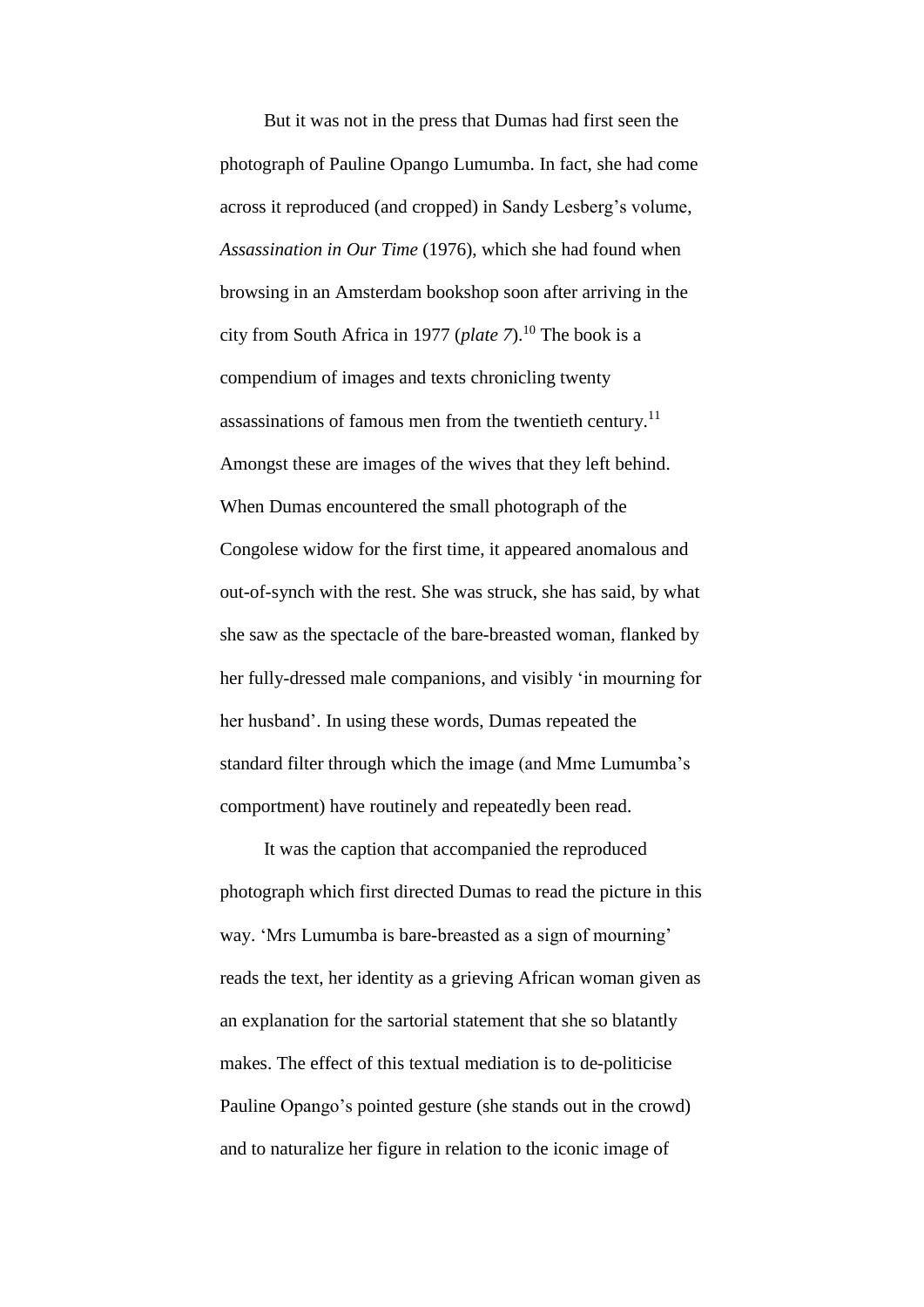African femininity still operative in ethnographic and racialized discourses of the time. The photographic depiction of a seminaked African woman, however solitary or incongruous or vulnerably exposed, was neither anomalous nor unexpected at the time. In fact, such a figural mode was both expected and explained through recourse to 'traditional' mores and morals as well as habits of representation and depiction. For Dumas, the photograph's anomalous appearance in a book devoted to male politicians and their murders (as well as their surviving veiled widows) made the incongruity and vulnerability of this scantilyclad female figure stand out. She represented not only an African widow embedded in customary practices of mourning but a particular woman whose public performance of grief marked her as different and exposed in the crowd.<sup>12</sup>

Interestingly, though, this contextualized portrayal of the bereaved Mme Lumumba did not signal the first time that the photograph had entered into the artist's consciousness. In fact, Dumas had come upon a mention of it in the third volume of Simone de Beauvoir's 1965 autobiography *Force of Circumstance* while still an art student at the Michaelis School of Fine Art in Cape Town in the 1970s, but it took until she was working on the 2013 paintings for the memory of the textual reference to resurface.<sup>13</sup> When turning through the pages of her old dog-eared edition of de Beauvoir's memoire, Dumas discovered, to her surprise, that she had years before not only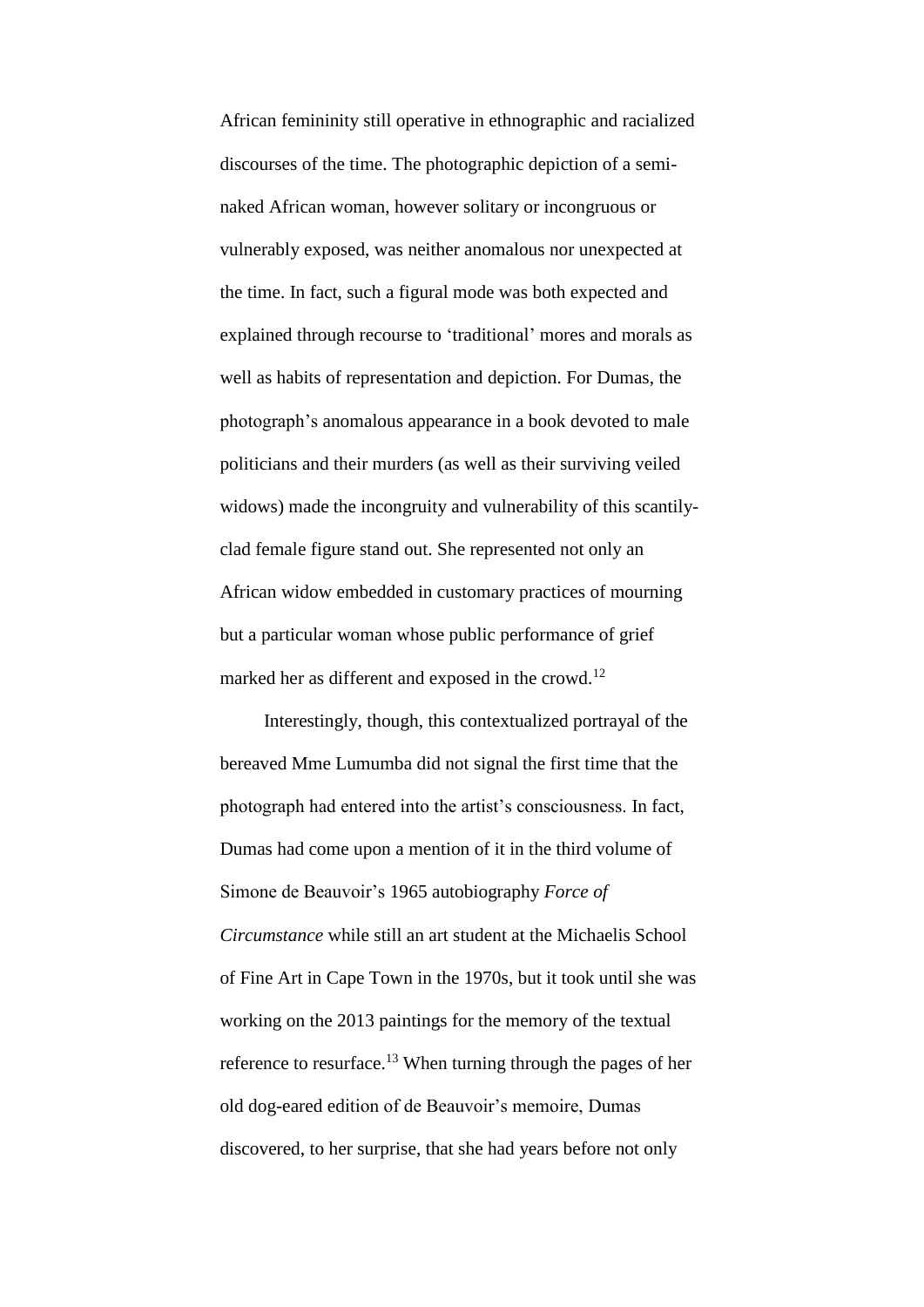read about the image of Mme Lumumba but had underlined the few sentences in the book that dealt with it. $^{14}$  At that point, the words alone had made an impression. So much so that she had marked the page in black ink (*plate 8*). 'NB' she had scrawled in the margin while her broken line traced a hesitant path beneath the poignant and prescient lines: 'The assassination of Lumumba, […] the photographs of his wife leading his mourners, head shaved, breast bared – what novel could compete with that?' There is no mistaking the impact that these words made on their impressionable reader. She emphasized them on the page with her pen, dwelling word for word on the details as well as the conundrums and challenges that they invoked. For de Beauvoir's rhetorical question (pitting photography against the novel) responds to a declaration that she quotes a few lines earlier from her friend, the working class, feminist writer Christiane Rochefort, who, she reports, had stopped writing fiction for a while: 'I can't get interested in my piddling little stories, not at the moment!' Rochefort had declaimed.<sup>15</sup>

There was much in these lines to intrigue Dumas, the curious art student. At the level of the pictorial, the evocation of the bare-breasted, cropped-haired, African widow leading a procession of mourners must have set off a visual trigger or conjured an intriguing image of a forbidden yet fascinating world. For one thing, Africa as a continent was a physical no-go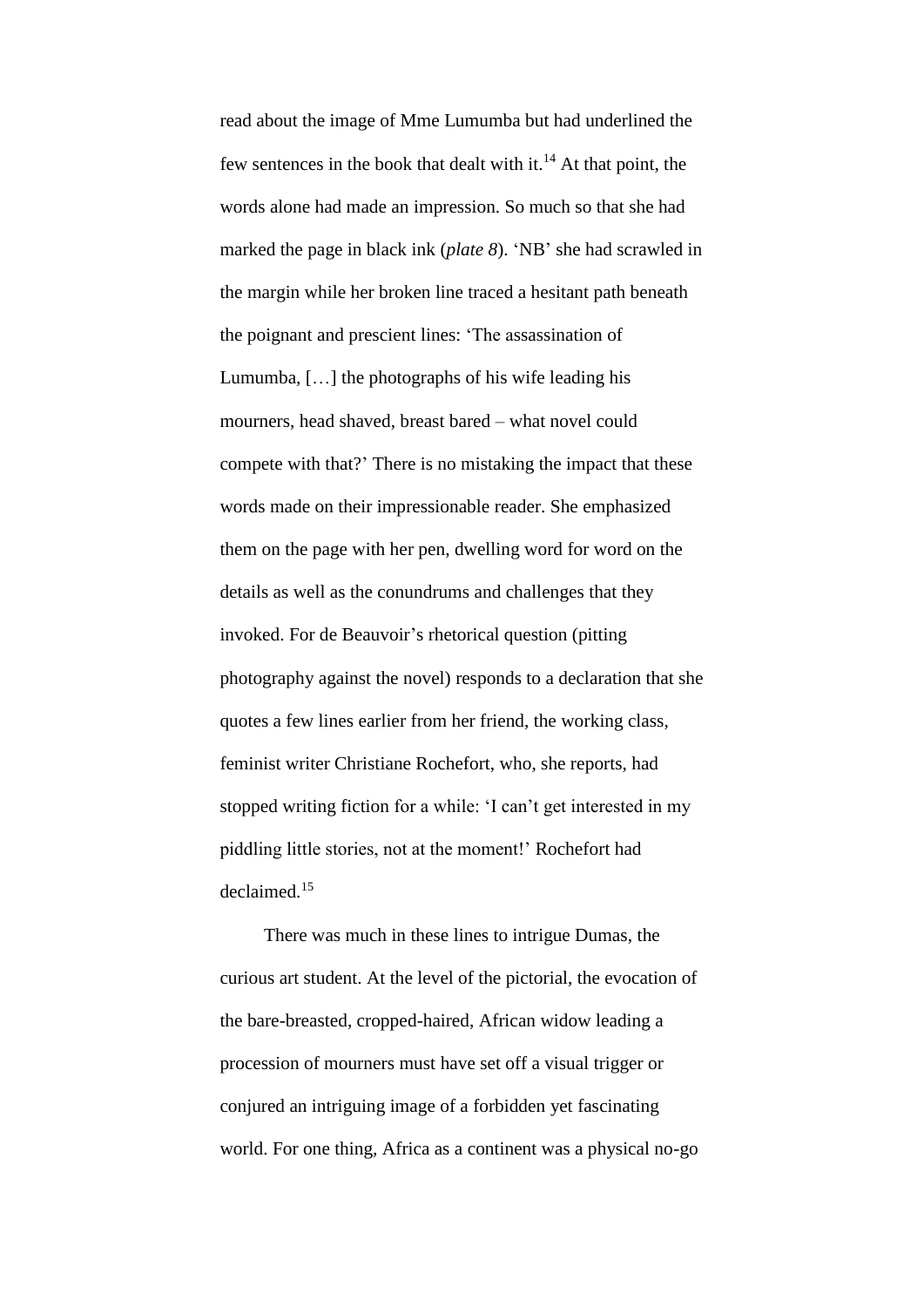zone for most South Africans during the Apartheid era.<sup>16</sup> Instead, it served as an imaginary, ill-defined dark mass in the censored and circumscribed lives that we led. Lumumba's assassination, which de Beauvoir – following the Soviet line – describes further down the page as 'a stain on the good name not only of Kasavubu and Tshombe' (his alleged murderers at the time), 'but of America, the U.N., Belgium, the entire Western world and Lumumba's immediate circle of followers', was little reported or discussed in the environment we inhabited down South. Africa's history crept surreptitiously into our consciousness, when it entered at all, often filtered tangentially, inadvertently or by stealth. Something, though, must have struck the young Dumas in the few sentences that she picked out from the page, and they would still reverberate decades later in her work. But just as significant in the underlined passage as the visualisation of an isolated, semi-naked African femininity was the burning question of the opposing claims of literature and photography in the recounting of, and accounting for, history. 'What novel could compete with that?' asked de Beauvoir rhetorically of the photograph that had created the stir. Could literature ever encapsulate the drama and spectacular impact of photography? And where, Dumas might have added, would painting lie between the narrative propulsion of fiction and the documentary directive and immediacy of the news-worthy snapshot or image? Could painting ever be adequate to the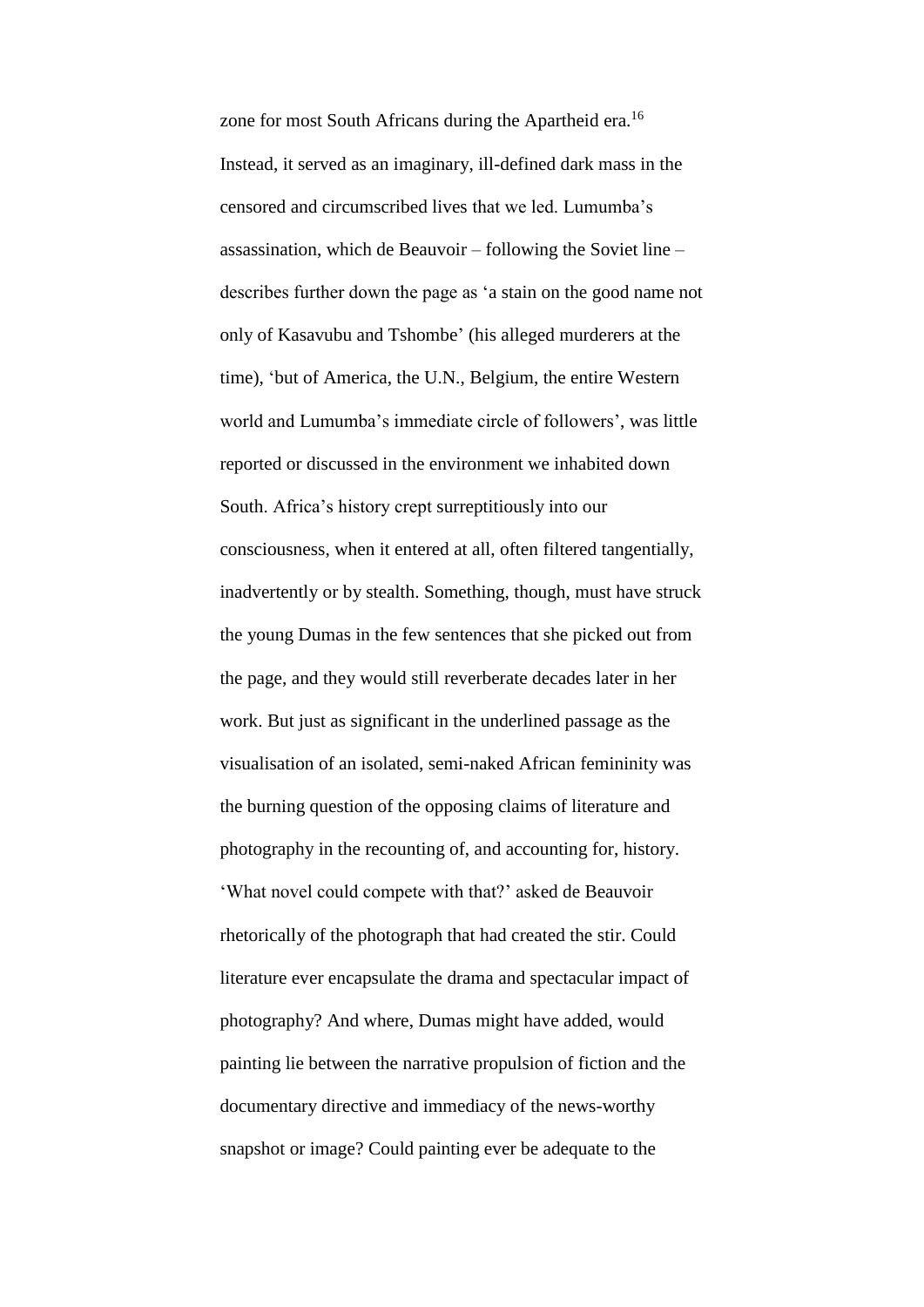dramatic impact and archival import of the photograph with its proximity to history, its quotidian density and apparent veridical truth $2^{17}$ 

For a politically aware South African at the time that Dumas was reading her de Beauvoir, documentary photography was unassailable as the conduit of a conscience-driven practice. Painting (especially modernist painting) was much harder to defend or define. Projects like David Goldblatt's *On the Mines*, published in 1973, a copy of which Dumas owned at the time, set the gold standard for a form of evidentiary social realism that stood for a revolutionary aesthetics tied to the verifiable events of the day.<sup>18</sup> Subject to censorship and often taken at great risk, the black and white documentary photograph came to represent a hard-won record of an increasingly dangerous 'real'.<sup>19</sup> Regularly forming the basis of painting, photographic records from Sam Nzima's iconic image of Hector Peterson's body, carried Pièta-like across the streets of Soweto after his murder by the South African Defence Force during the 1976 school protests, to reworked images of Black Consciousness leader Steve Biko's funeral after his murder while in Detention, the apartheid-era archive of photographs provided a stark and startling image bank from which to work.<sup>20</sup>

But what could the language of painting have to say to the affairs and affects of the world? How could it avoid the vulgar literary or merely descriptive and still remain both relevant and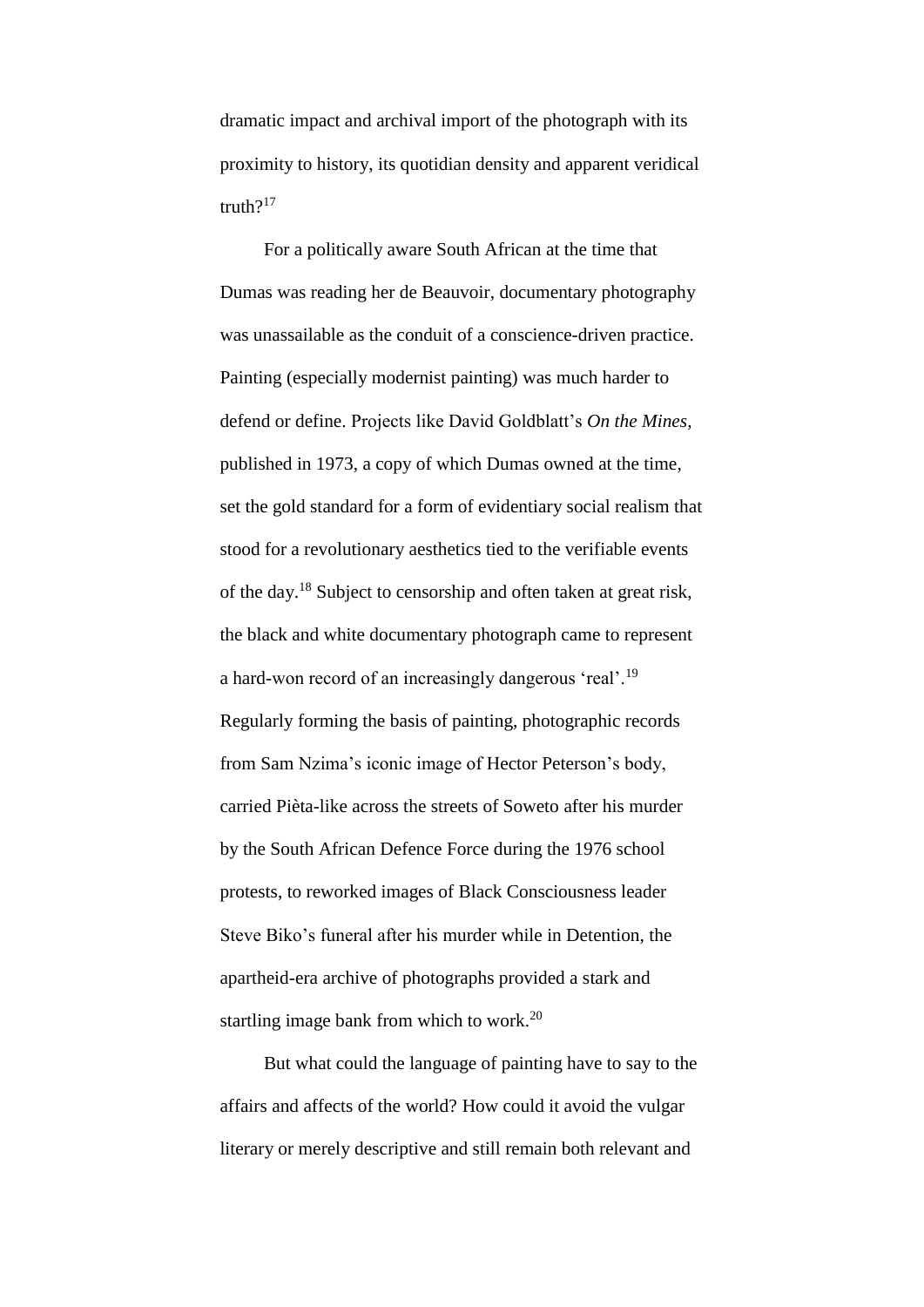rooted in the present? For Dumas, it is in the ambivalent and complex relationship to the photographic that this is played out and repeatedly explored. If de Beauvoir suggested that photography trumped the novel in its capacity to transcend 'piddling stories', then for Dumas, like many painters of her generation, it remains *the* technology that still has to be both addressed and overcome. Placed between the competing spectres of narrative overkill and literal verisimilitude, painting is required to assert its own relatively autonomous voice. This was arguably already the case for Edouard Manet, whose multiple versions of *The Execution of Maximilian* (1867) were amongst the earliest oil paintings to be conceived via newspaper reportage and an awareness of circulating photographs.<sup>21</sup> Alongside Manet's well-known sources, such as Goya and Velazquez and Courbet, therefore, stood the modest (often manipulated) *cartes de visite* or albumin prints that provided new visual models for contemporary noteworthy events. Modernist painting – from Manet to Dumas – remains critically engaged, therefore, with the force of photography's veridical hold, at the same time as it troubles and unsettles its putative claims on the truth.

The memorable photograph that underpins the paintings of *The Widow* has itself a riveting story to tell. First seen, captioned and cropped at bottom and sides, by Dumas, in *Assassination in Our Time*, it takes its place in a section on the murdered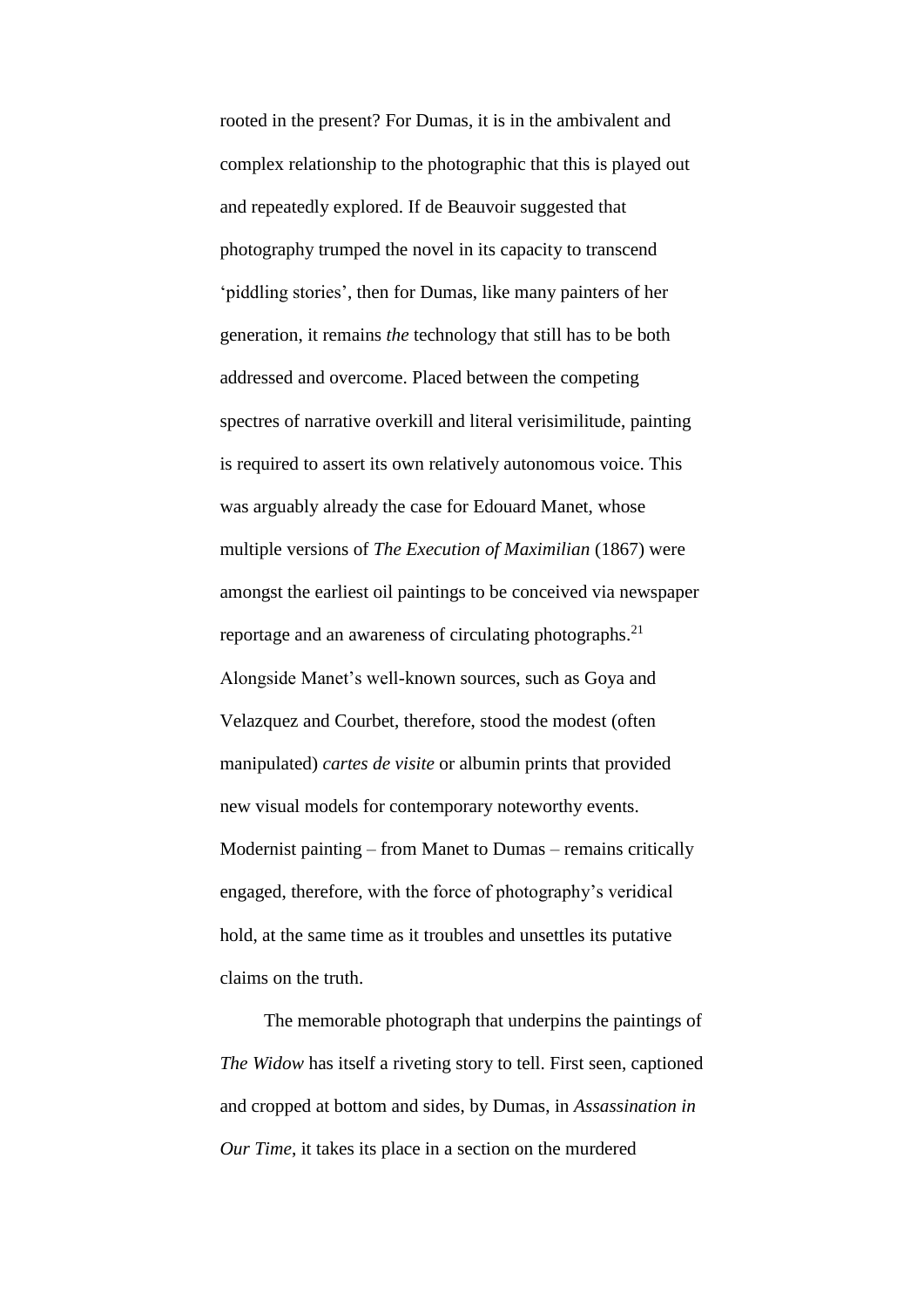Lumumba alongside copiously illustrated essays on the lives and deaths of famous men, from the Kennedys to Mahatma Ghandi, Hendrik Verwoerd and Che Guevara (amongst others). But, as we have also seen, the picture invokes a sub-genre of widow portraits, ranging from a veiled Jacqueline Kennedy to a headscarved Betty Shabaz and a weeping Pamela Mboya, all representing the public display of grieving wives, the feminine counterparts to the heroic men who remain the principle subjects of both history and publishing. In relation to these, the image of Mme Lumumba stands out. For while similarly flanked and framed by public figures or family members who apparently share her grief, Mme Lumumba's performance of self seems to separate her from her surrounding supporters. Rather than veiled or covered or crying, as the iconic role of the grieving Western widow demands, Mme Lumumba appears to bare her body boldly, expose her flesh and produce a corporeal gesture that deliberately confounds expectation and flouts European rules of dress and decorum. She grieves in her way, the picture tells us, irrespective of the spectacle that her body presents.<sup>22</sup> For Dumas, concerned as she has always been with icons of the feminine, Opango Lumumba became the embodiment of the 'African widow', a counterpoint to the much reproduced figure of Jaqueline Kennedy who came to serve as the quintessential American widow, immortalised via canonical photographs and their reworking through the filter of Andy Warhol's prints. For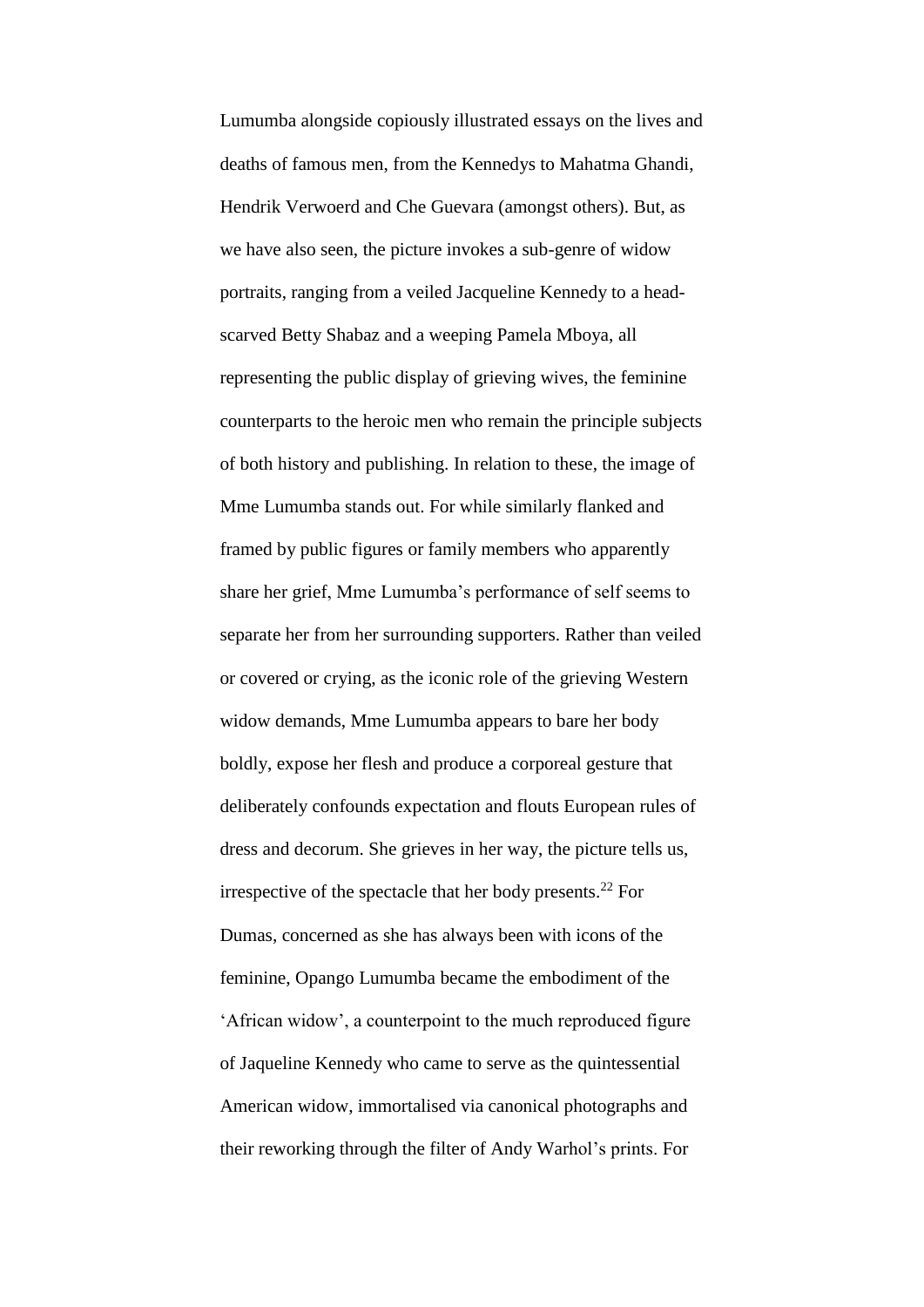Dumas, the figuration of African femininity in this way provides a counterpoint to the homogeneity and hegemony of Western pictorial prototypes.<sup>23</sup>

In *Assassination in Our Time*, the slightly cropped and concentrated photograph did not appear unmediated or alone. In fact, it was reproduced on a double-page spread alongside images of Lumumba's son 'playing with a toy pistol the day before he learned of his father's death', and a photograph, shot six months after the assassination, of Lumumba's successors, at the time widely thought to be responsible for his death. $^{24}$  The overarching context of the double-page spread is masculine and military, exacerbating the anomalous appearance of the small unclad woman on the right. The photograph itself was accompanied by a lengthy caption: 'Pauline Lumumba, widow of the slain premier, leads a group of mourners through the streets of Léopoldville. Mrs. Lumumba is bare-breasted as a sign of mourning. She sought, to no avail, to persuade the UN to have her husband's body returned and given a Christian burial.<sup>25</sup>The implications of the placement of the photograph and the caption are clear: the African widow reverts to the local custom of bearing her breasts to express her sorrow in a man's and militarized world. The photograph appears to isolate and underline Mme Lumumba's gesture, but the caption also reassures that it does not undermine the Christianity and faith of a believer whose tragedy is magnified by the fact that she is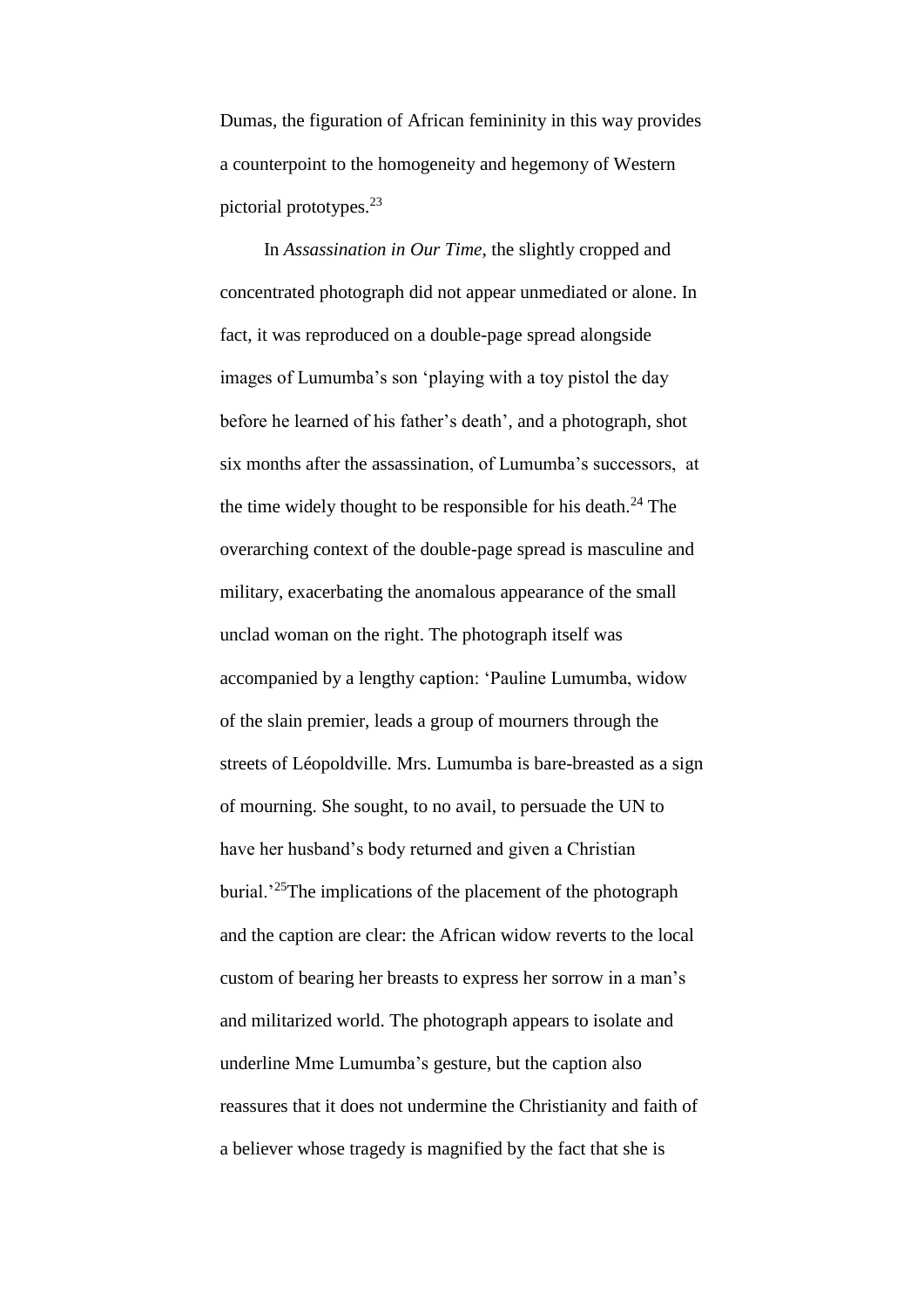unable to bury her husband's remains. This powerful image of a mourning, bereft figure, vulnerable and exposed in public, has served to define and delimit Pauline Lumumba's gesture both in her time and beyond.

For Dumas in 1982, its significance and resonance would be framed in the early collage by different models of African feminine fortitude that she would magnify and mount like a vertical triptych in front of which she intimated her supplicating self (see *plate 6*). But Dumas would confront the image-source formally again in 2013, when an invitation to show alongside the Belgian artist Luc Tuymans prompted her to recall and revisit this image and her earlier intimations of its ultimate significance. Dumas has often been compared to Tuymans and her work has been shown alongside his since the early 1990s, especially because they both work from recycled photographs, in particular ones drawn from the press. Both are inveterate collectors and croppers of images; Tuymans proceeds systematically, grouping related paintings in carefully contrived series and pairs, and exploring the blandness, even banality of an enervated or over-exposed image culture whose violence is often veiled or latent. But Dumas draws out the expressive potential of each of her sources, heightening and intensifying its mode of address while retaining its reproducible underpinnings and confronting the aggression of both the world and representation head-on.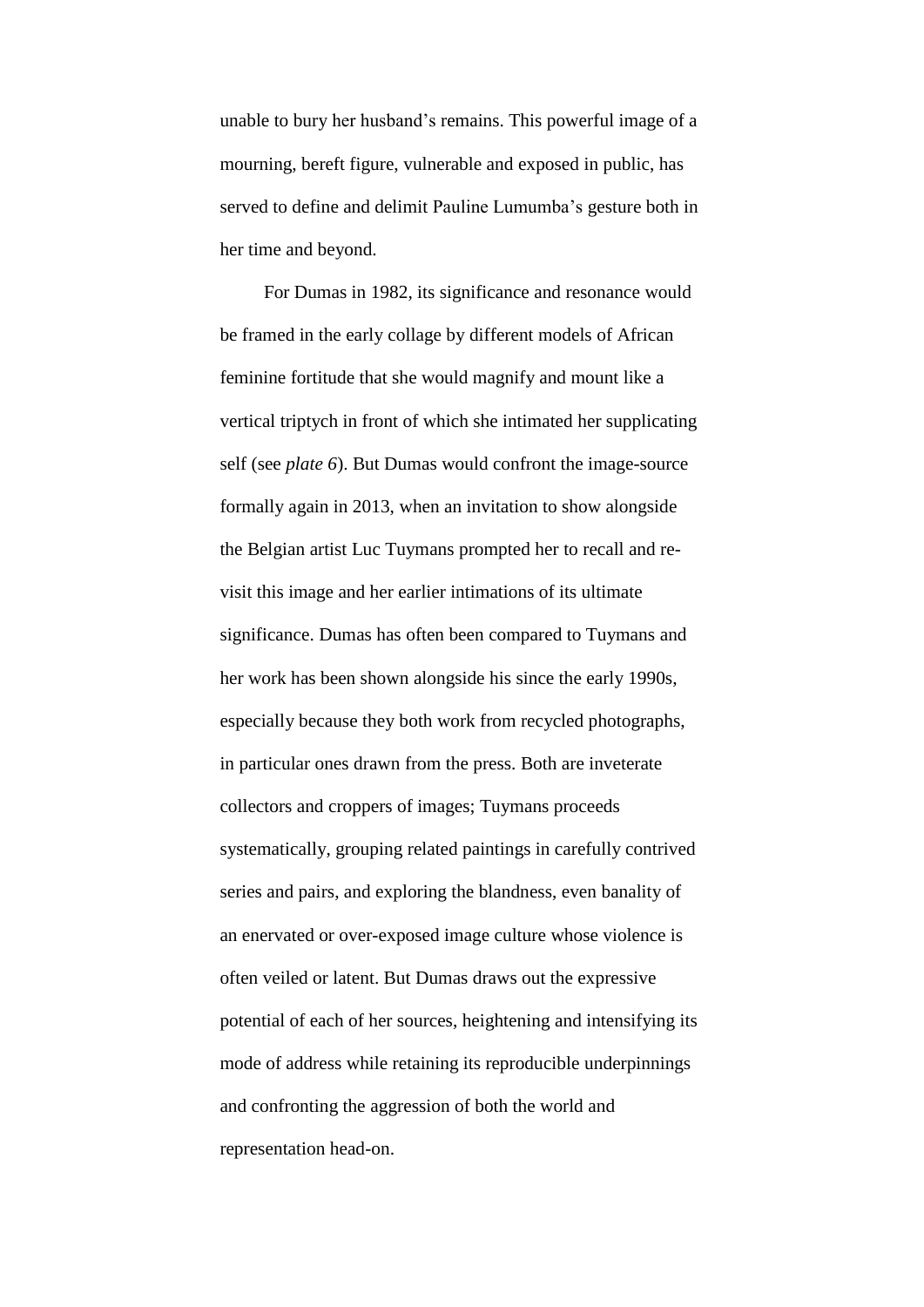For the joint exhibition *TWICE* in 2013, both artists were invited to deal with Belgian's colonial history, but Dumas noticed that in an earlier handling of the theme for the Venice Biennale of 2001 Tuymans had entirely omitted women from his painterly panoply, concentrating instead on the figures of the imperious Belgian King Badouin in *Mwana Kitoko* (2000), the iconic, spectacled mugshot of Patrice Lumumba in *Lumumba* (2000), and the now disgraced Moise Tshombe (one of Lumumba's executioners) (*plate 9*). This was a version of history, drawn from the press, in which women were entirely invisible and with which Dumas could neither identify nor empathise.<sup>26</sup>

To counter this male narrative and iconography, she returned to her earlier image of Pauline Opango Lumumba, and the *Assassination* book from which it was drawn, and produced the first of her two paintings foregrounding the figure of 'The Widow' (see *plate 2*). In fact, the concentrated intensity of the painting, closing in on its three principle characters who are shown with cropped feet and pushed up to the front of the picture, comes directly from this 1970s mediation of the photograph. In the process of reworking it for the Belgian show, Dumas's curiosity about the image was stimulated, and with the help of her daughter she was able (via Google) to trace its earlier iteration in an expanded print that had appeared in *Time Magazine* barely a month after Lumumba was killed (*plate*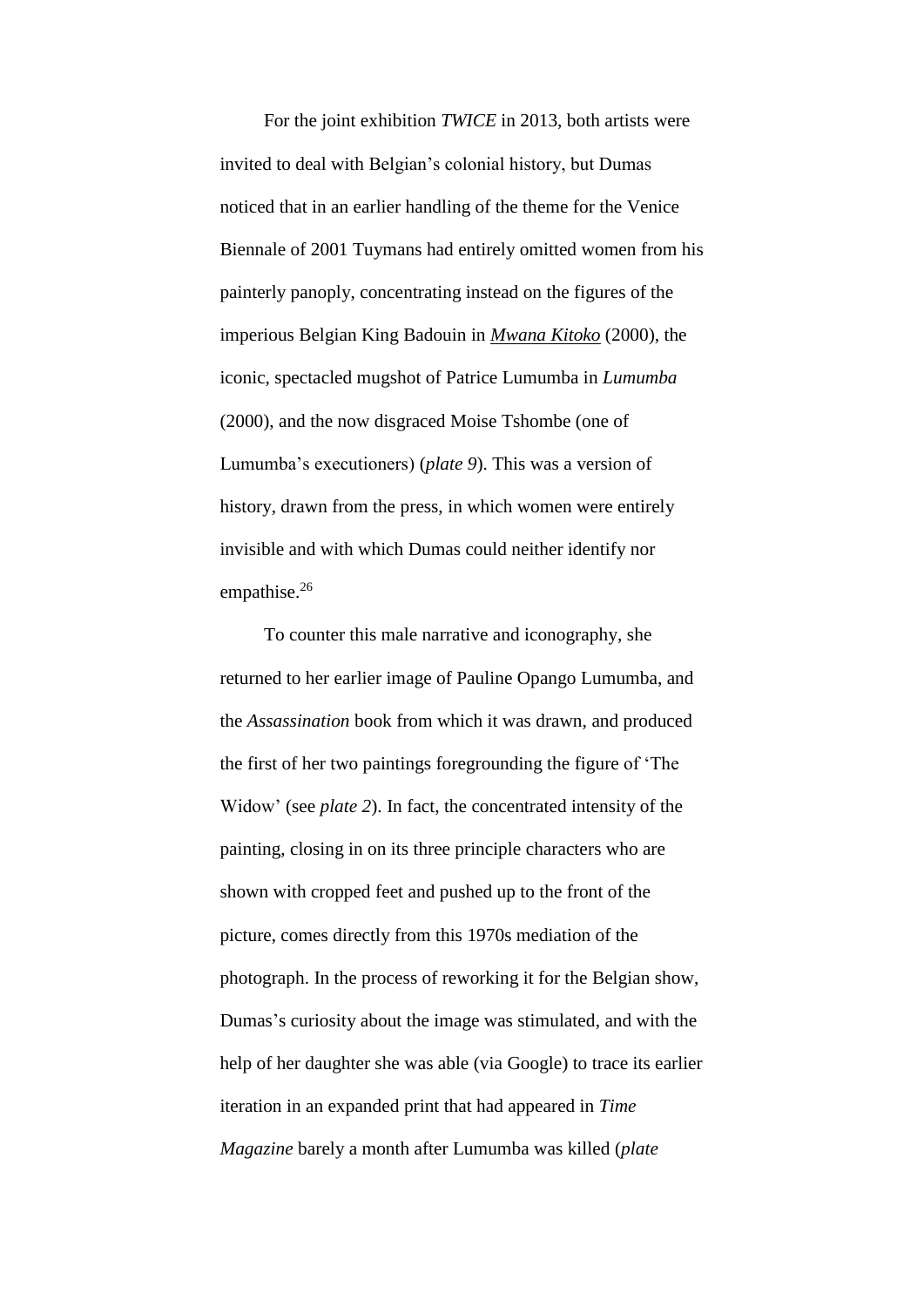*10*). <sup>27</sup> It was only after she had seen the *Time* version that Dumas executed her second painting of the subject (see *plate 5*). Smaller in scale but expanded in view, it is as if Dumas's delight in the discovery of the contemporary document led her to reproduce the picture intact at the same time as she more closely approximated its modest scale, shrinking from the zoomed in enlargement of the close-up to create a more faithful reproduction of an actual photograph than she habitually allows herself to make.<sup>28</sup> Now the wider atmospheric context is sketched in so that the presence of the original document is even more powerful and evident than before.

The initial photograph, it turned out, had been taken by a Dutch photojournalist, Ed van Kan, who had sold it in 1961 to United Press International. <sup>29</sup> It appeared in *Time* in the context of an article on the American response to the news of Lumumba's death and the Cold War fallout around it. The Cover of *Time* for February 1961 showed the Soviet delegate Valerian Zorin addressing the United Nations in the aftermath of Lumumba's assassination, an event that had precipitated protests across the world (*plate 11*). The Soviets, claimed *Time*, had jumped on the anti-colonial bandwagon to accuse the US of supporting the Belgians, and the Secretary General of the United Nations, Dag Hammerskjold, of being no more than an 'imperialist lackey' and 'accomplice and organizer of murder'. The picture on the cover showed Zorin laying out the Soviets'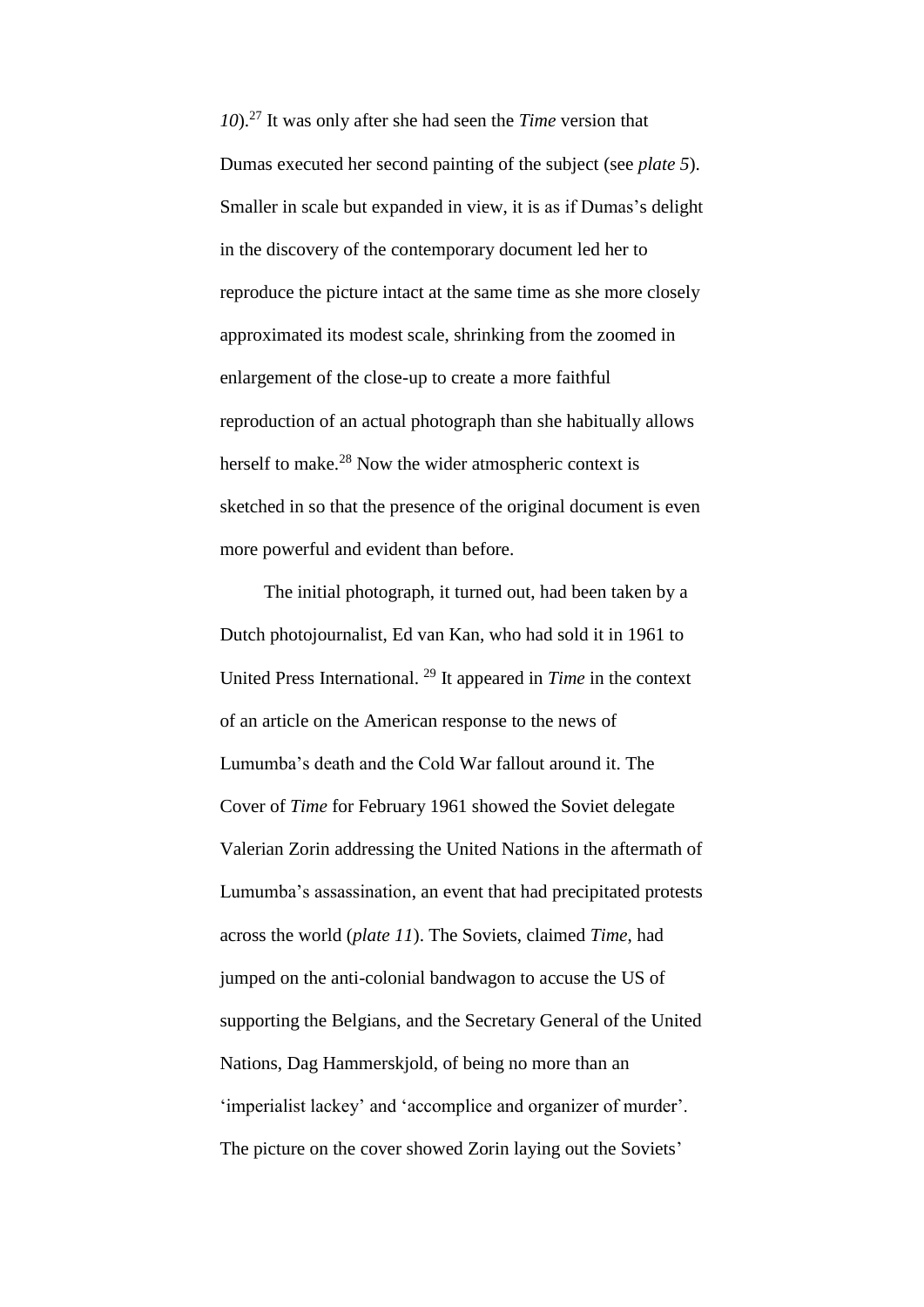demands for retribution against the perpetrators of the murder and the withdrawal of Belgian and UN troops from the Congo. The article chronicles the competing claims for Lumumba's succession, and the miserable scramble for power that ensued. But amongst the political analysis and the pictures of rioters and picketers from Cairo to Paris and Brussels, appeared the now famous photograph of Mme Lumumba, surrounded by small print and accompanied with the provocative caption:

Lumumba's Mourning Widow in Léopoldville Gone were the Paris frocks.

The caption contains a stark juxtaposition between the 'mourning widow' in the Congo and the *Parisienne* attired accordingly. In the pages of *Time* Mme Lumumba's 'difference' appears encoded in black and white, not only through the technologies of print, but in the dramatic juxtaposition of her dark naked flesh against the crisp white clothing of her Congolese, male companions. The image isolates the widow, establishing a solitary and isolated position for her gesture, while the caption underlines its volitional character by invoking the image of her more habitual attire: the 'Paris frocks' by which she was more usually known in Europe. <sup>30</sup> Nakedness here is construed as a renunciation of the costume of French femininity.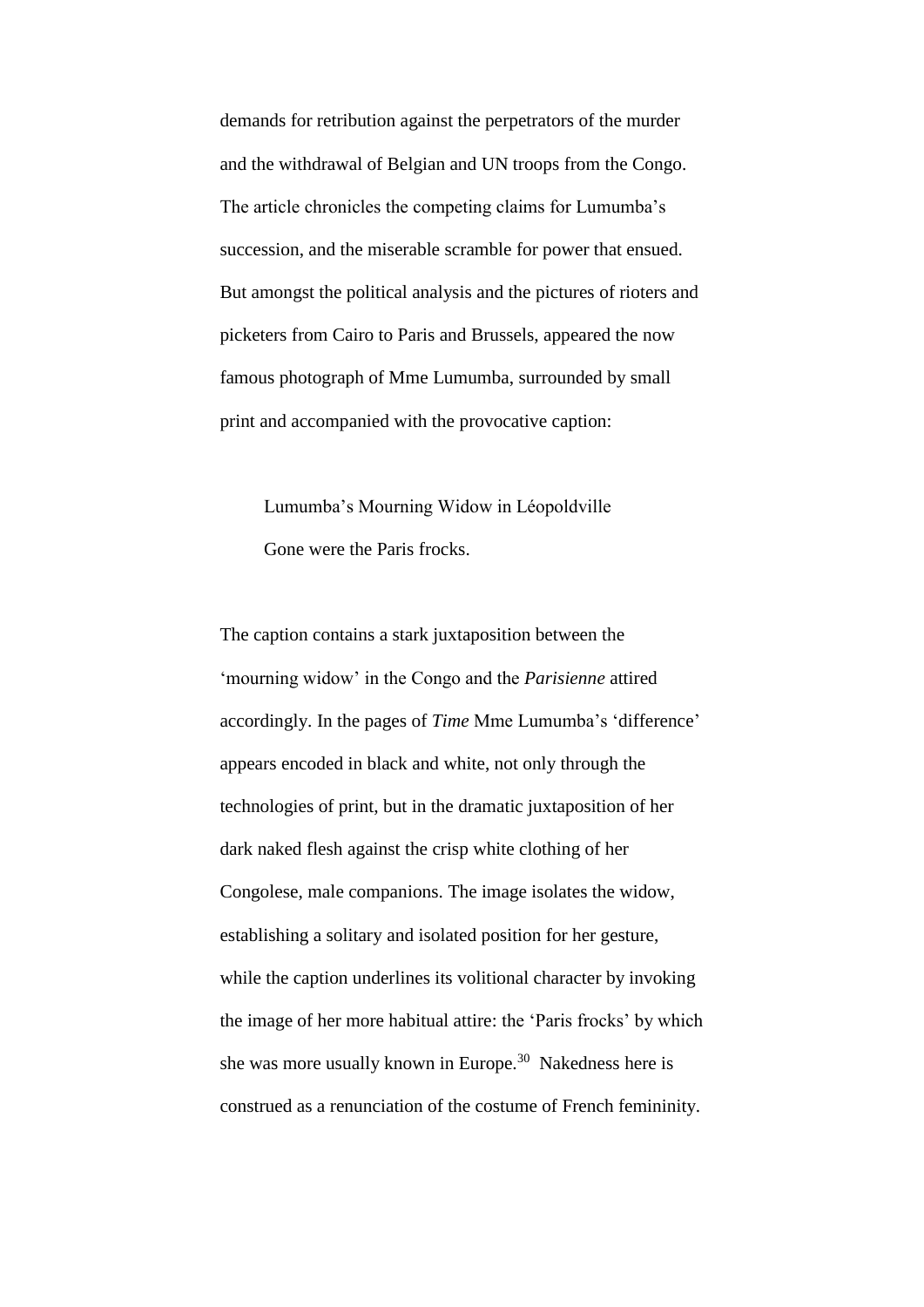Mourning is produced as an eschewal, a stripping away of the trappings of 'civilization' and metropolitan chic.

The accompanying article goes further in this direction than the caption: 'At the height of her husband's power, 28 year-old Pauline Lumumba wore diamonds and high heels and Paris frocks. Last week she bared her breasts in the Congo's traditional sign of mourning, and led a wailing procession of other bare-breasted women through the streets of Léopoldville', it records. For this commentator, the baring of breasts and eschewal of frocks, the collective wailing and processing in public, represents a deviation from the customary comportment of the figure. It is worthy of note. It must be explained and excused. But above all it is a manifestation of a culturallyspecific and African expression of grief, explained here for the benefit of *Time*'s international Anglophone readership.

A family portrait of the Lumumbas with their children, taken shortly before Patrice's death, provides an interesting contrast with the famous image of the bare-breasted widow (*plate 12*). Mme Lumumba is here shown as the epitome of the westernised wife surrounded by her neatly dressed offspring. Lumumba himself is characteristically dapper in well-cut suit and spectacles while the children seem to wear their Sunday best with utmost aplomb and ease. Typical of many family photographs from the 1950s, the group is carefully posed, their feet making a smooth diagonal across the well-clipped lawn.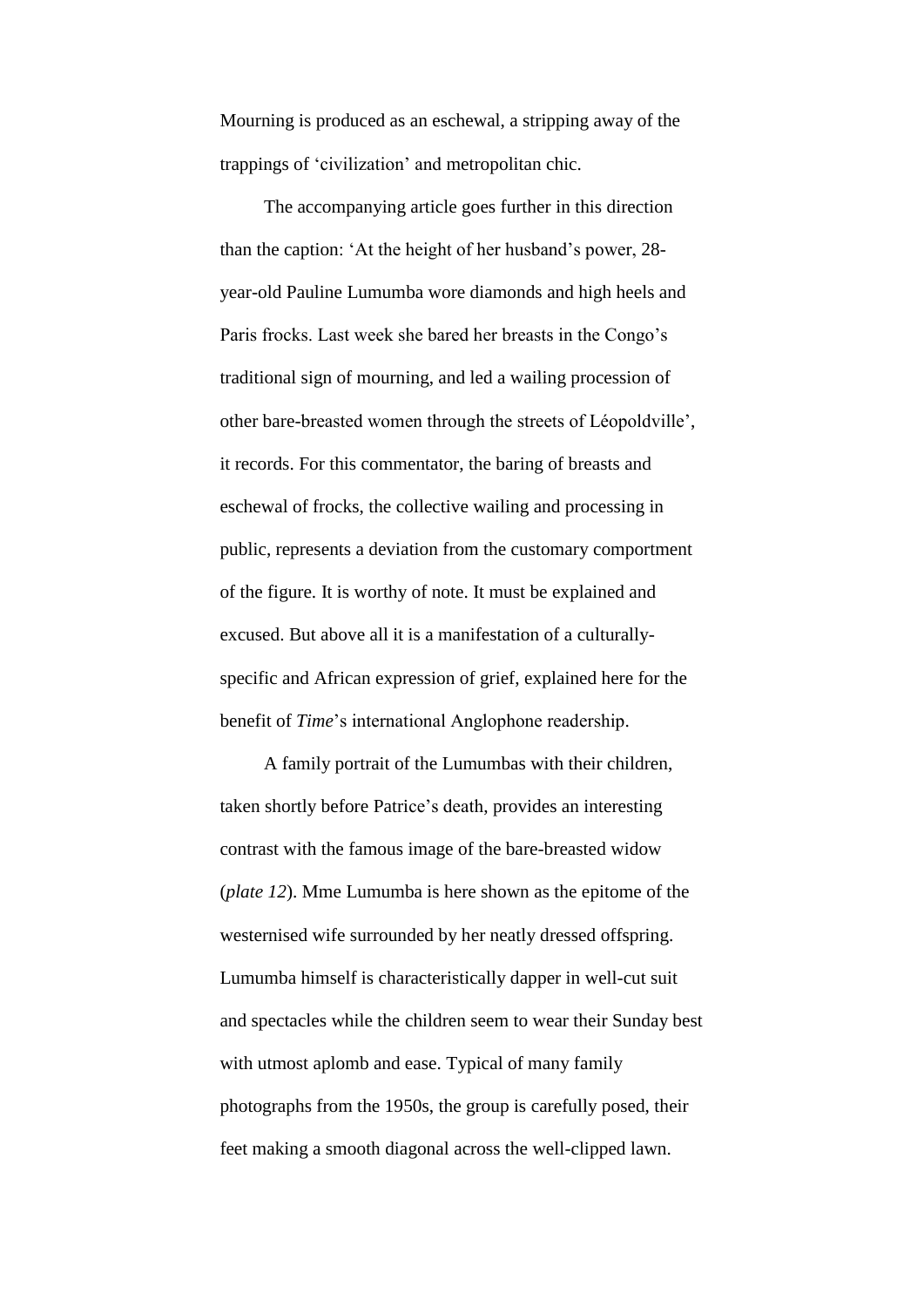Mme Lumumba takes up her demure position like a suburban matriarch, her sandaled feet, smoothed hair and feathered hat looking the picture of fifties respectability. The perfect wife, the fecund mother, the docile partner: this is what the picture gives off.

Why then did Mme Lumumba choose to appear publically in the manner of the *Time* photograph? The repeated assertion of her grief and the rituals of African modes of mourning may be one thing, providing a suitably comforting explanatory filter for the readers and perusers of *Time*. Recourse to indigenous ritual and a reversion to a 'native' authenticity is not in itself a controversial or challenging stance. In fact, the sight of Mme Lumumba in sarong and little else might have comforted some Western observers for whom the Paris frocks would have represented a thin and unconvincing veneer. For them, Mme Lumumba could be seen to have reverted to type. Beneath the dresses and pearls, it was felt, lurked a primitive and atavistic sexuality that was only temporarily and unconvincingly obscured.

The image of bare-breasted brown women *chez eux* was, in any case, still par for the course in the European imaging of Africa. What jarred in this photograph was not primarily the spectacle of Pauline's flesh, but its positioning alongside the crisp white safari suit and open necked shirt of her minders so that the trio appears anomalous and odd. Discordant too with a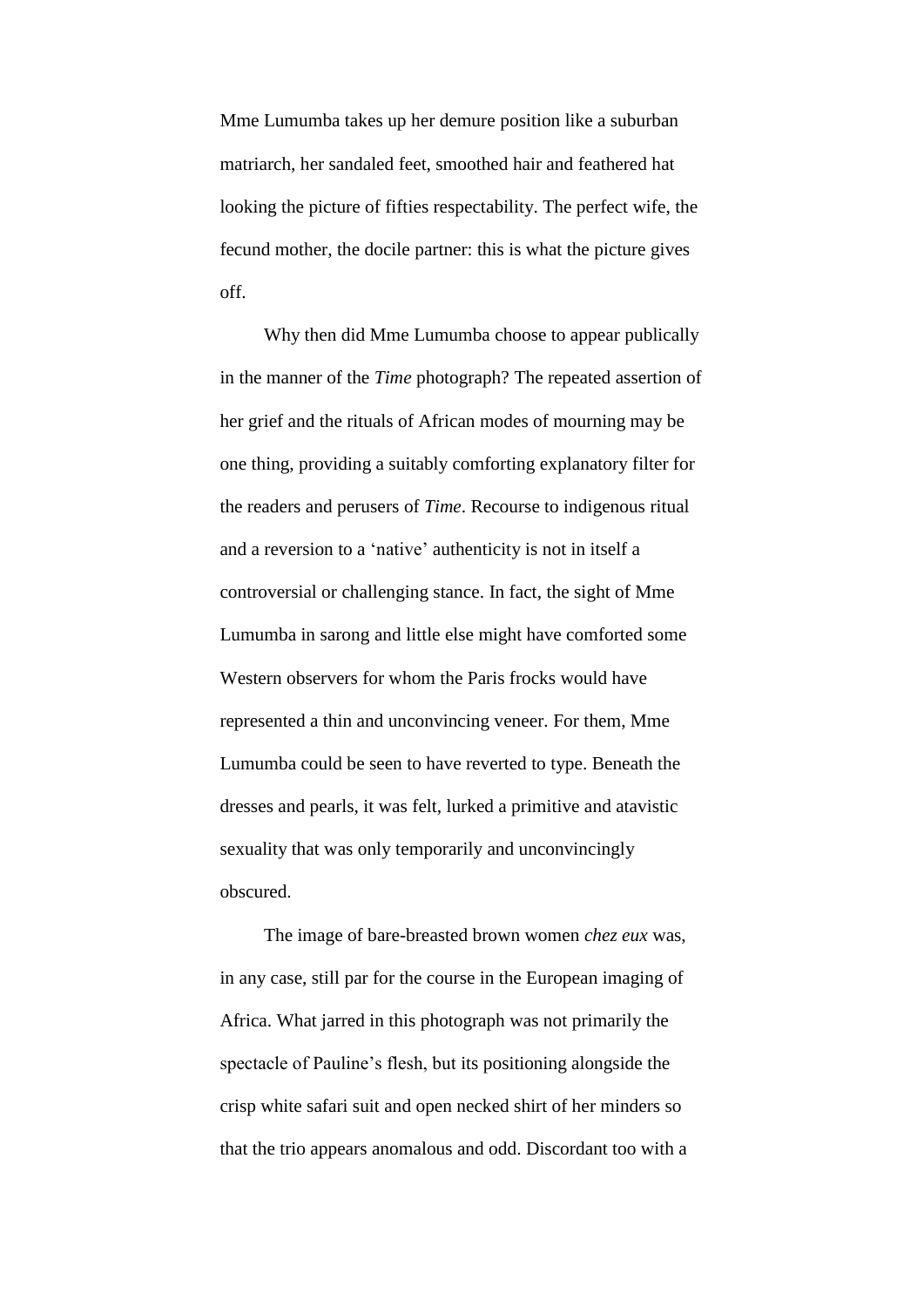primitive or pastoral disrobing are the nearby guns and suits of the European attendants and guards and the heated crowd of followers looking on from nearby. There is danger and tension in the scene. In this context the diminutive Mme Lumumba's nakedness has power. It undercuts the fragile consensus that surrounds her. It is spectacularly, even explosively, Other.

Dumas's insistent return to this distillation or figuration of difference gives us pause. Extracted from the context of magazine or book, enlarged and adapted in crayon or paint, Mme Lumumba's startling sartorial statement seems provocative and glaringly brave. It is tempting to subsume her pictorial mode of address into a history of Western painting in which the allegorical figuration of femininity is repeatedly and unflinchingly invoked through the abstraction and display of flesh. <sup>31</sup> Delacroix's *Liberty Leading the People* is only the most obvious, immediate reference presaging 'The Widow' with a bare-breasted female figuration of rebellious and revolutionary vigour alongside armed men and unpredictable crowds. But bare breasts in this context are not particularly noteworthy; in fact, they constitute a standard European artistic signifier of a robust classical tradition underpinning even the proletarian fervour of this strapping and striding wench. Marie Benoist's earlier appropriation of a traditional pose for the portrayal of her socalled 'negresse' provides an example of the way that the framing of breasts in crisp classical drapes and cloth creates a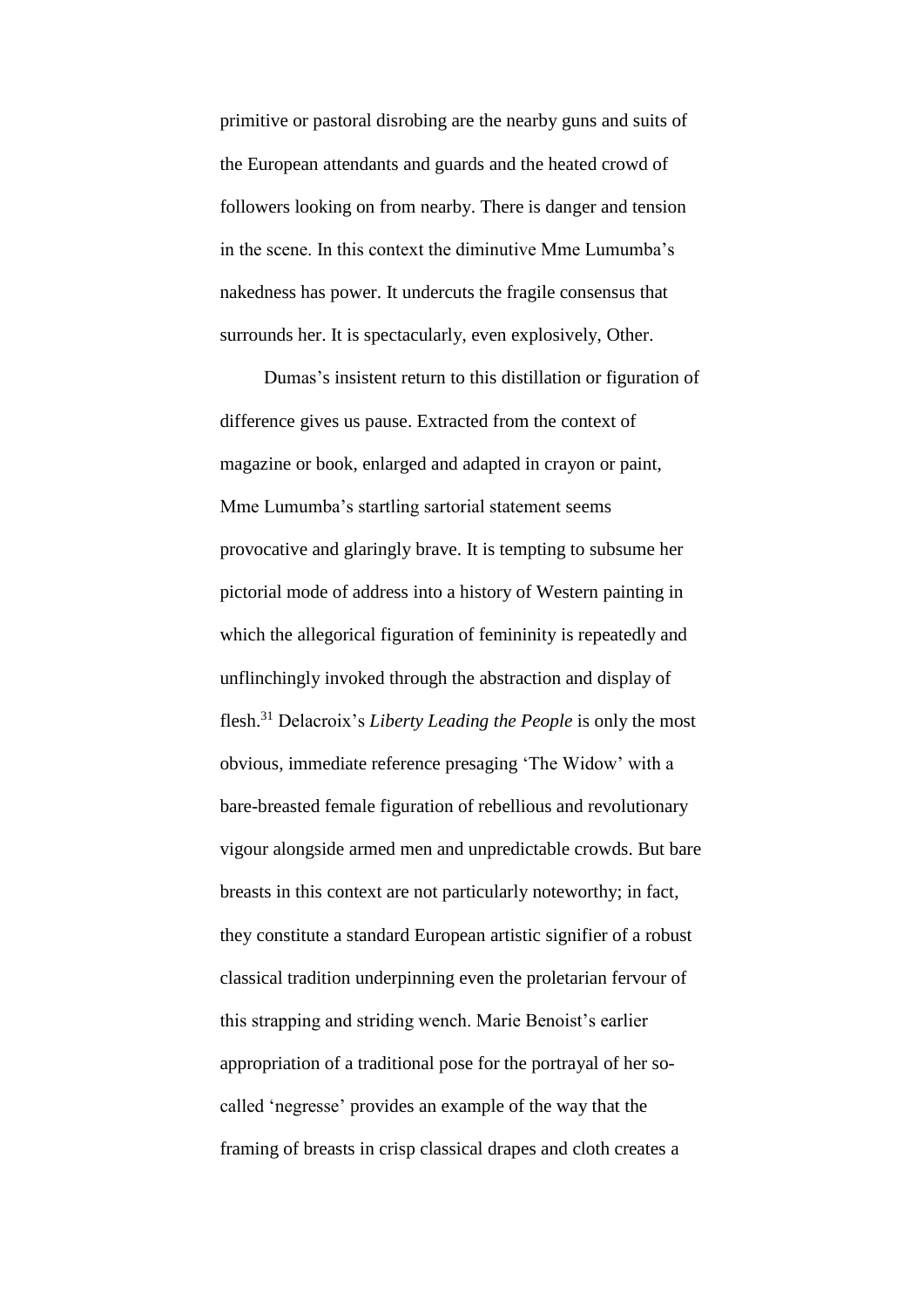palliative framework in which even the dark skin tones of the sitter's body seem tamed and restrained by convention (*plate 13*).

Dumas's works are anything but; perhaps this is because already embedded in the source photograph is a tension and disturbing unease that is not easily abstracted or rendered either emblematic or allegorical (see *plate 10*). For one thing the aesthetic of the press photo – grainy, miniscule, carelessly composed and close up – denudes the figures of lofty or literary significance. Here, we are invited to view the picture of an actual, news-worthy event photographed in a recognizable place. It is the spectacle of the moment, not the underlying narrative or moralizing lesson, that confronts us. The nakedness of the principle protagonist feels real and provocative rather than didactic, distant or symbolic. There is something brutal and visceral being enacted here. The bare feet on the pavement seem to announce this. As does the casual presence of soldiers and guns, not to mention the uniforms and masculine parade that surrounds the small, grieving figure of the widow. Her downward glance, defensive placement of the arm across the midriff, and purposeful step appear self-contained and isolated, as if undertaken alone with volition and will. In the context of the street and the crowd, the bared chest and feet suggest an insubordinate act in which grief is overlaid with defiance and mourning comes laced with anger. Alone in her African attire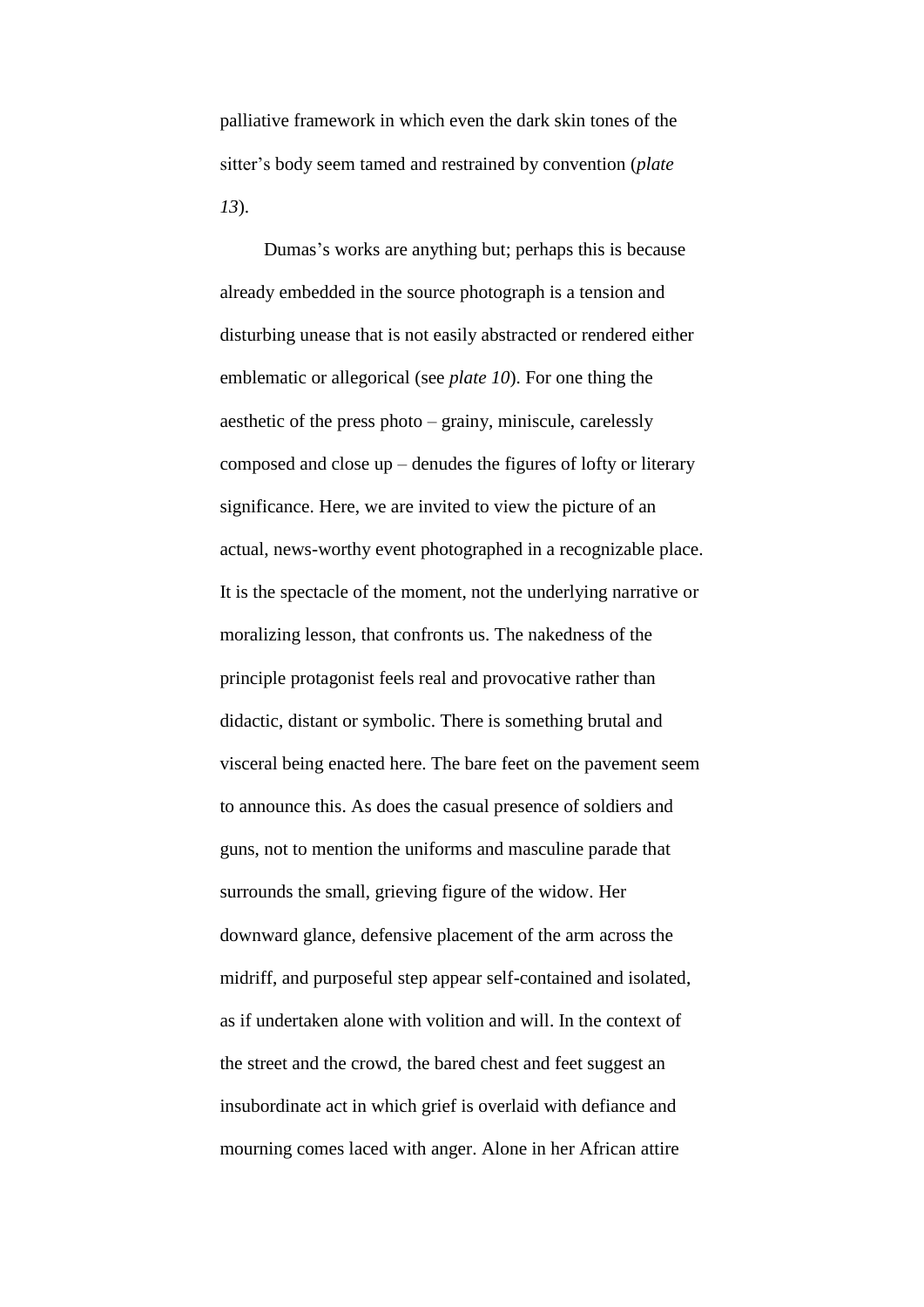the widow seems to stride through the city, solitary but assured in her action, aware of the scandal that her appearance provokes. All eyes are upon her: heads turn, bodies veer towards her, our attention, like theirs, is fixed.

From its first appearance in *Time*, the notion of 'mourning' has mediated the image that Mme Lumumba presents. As we have seen, Dumas herself interpreted the figure's form in this way. But the use of bare-breasted display (while perhaps indicating ritual grieving or pain) is regularly associated with expressions of anger or acts of female protest that go back a long way in African culture and still remains widespread across the continent.<sup>32</sup> African women have frequently and famously demonstrated their rage by confronting their enemies stripped bare.<sup>33</sup> Strategic stripping was a particularly powerful tool in the context of anti-colonial struggle, and in 1929 women in Eastern Nigeria, for example, marched *en masse* against colonial authority and racialized Western notions of the female body.<sup>34</sup> In 1960, the year before Lumumba's assassination, Julia Chikamoneka, the Zambian activist and liberation leader used the visit of the Secretary of State for the Colonies, Ian McLeod, to Southern Rhodesia as an occasion to march naked alongside other women in protest against colonial rule and to call for immediate independence. In the view of Chikamoneka and her fellow strippers, to show nakedness was the highest form of anger and the only weapon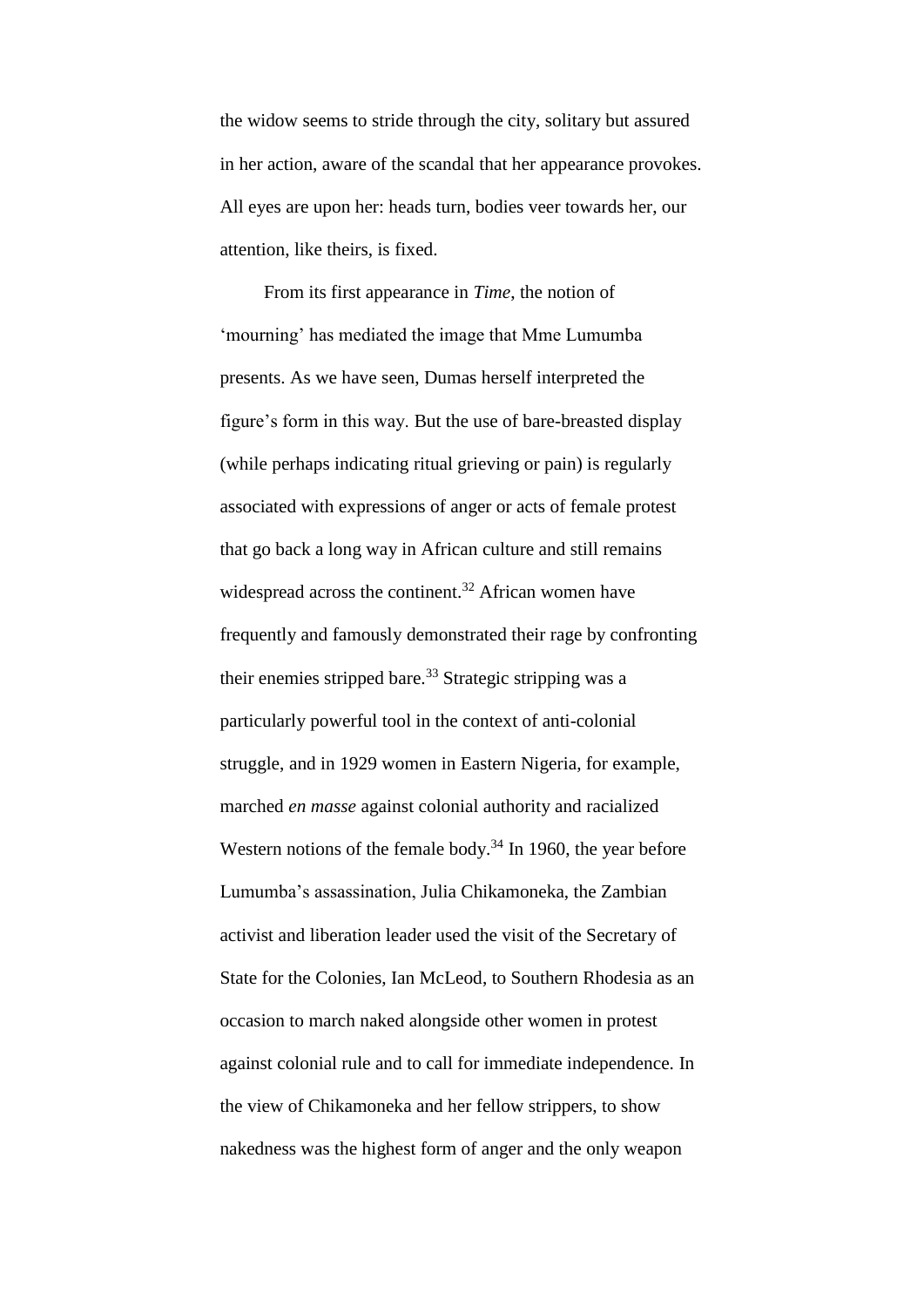they had with which to highlight the suffering of their people. In the Congo, naked female protest has been widely used and understood, whether for political or personal reasons. In her memoire Andrée Blouin, the feminist and activist who served briefly in Lumumba's cabinet recounts the story of her mother's expression of rage at the nuns who abused her as a child. Confronting one of these creatures, Blouin's mother, she recounts, stripped off her camisole and physically attacked the nun to the startled amusement and awe of her daughter.<sup>35</sup>

There is no doubt therefore that Pauline Lumumba understood the impact and potential effects of her action. She lived in a world in which varying costumes could be adopted and removed, strategically deployed and denounced, and she herself had views on the matter. It is thus safe to assume that she was neither simply reverting naively to 'authentic' attire in the company of her traditional sisters, nor merely expressing her private sorrow when she took, bare breasted, to the streets of Léopoldville in January 1961. That she would be photographed and recorded as such was beyond her control or concern.

The whole issue of dress for African women in Mme Lumumba's position was in any case fraught and contested. Though she came from a small village and was raised in a traditional home, her daily dress as Lumumba's wife was, as we have seen, conspicuously and fashionably European, in keeping with the *evoluée* context in which Lumumba wished herself to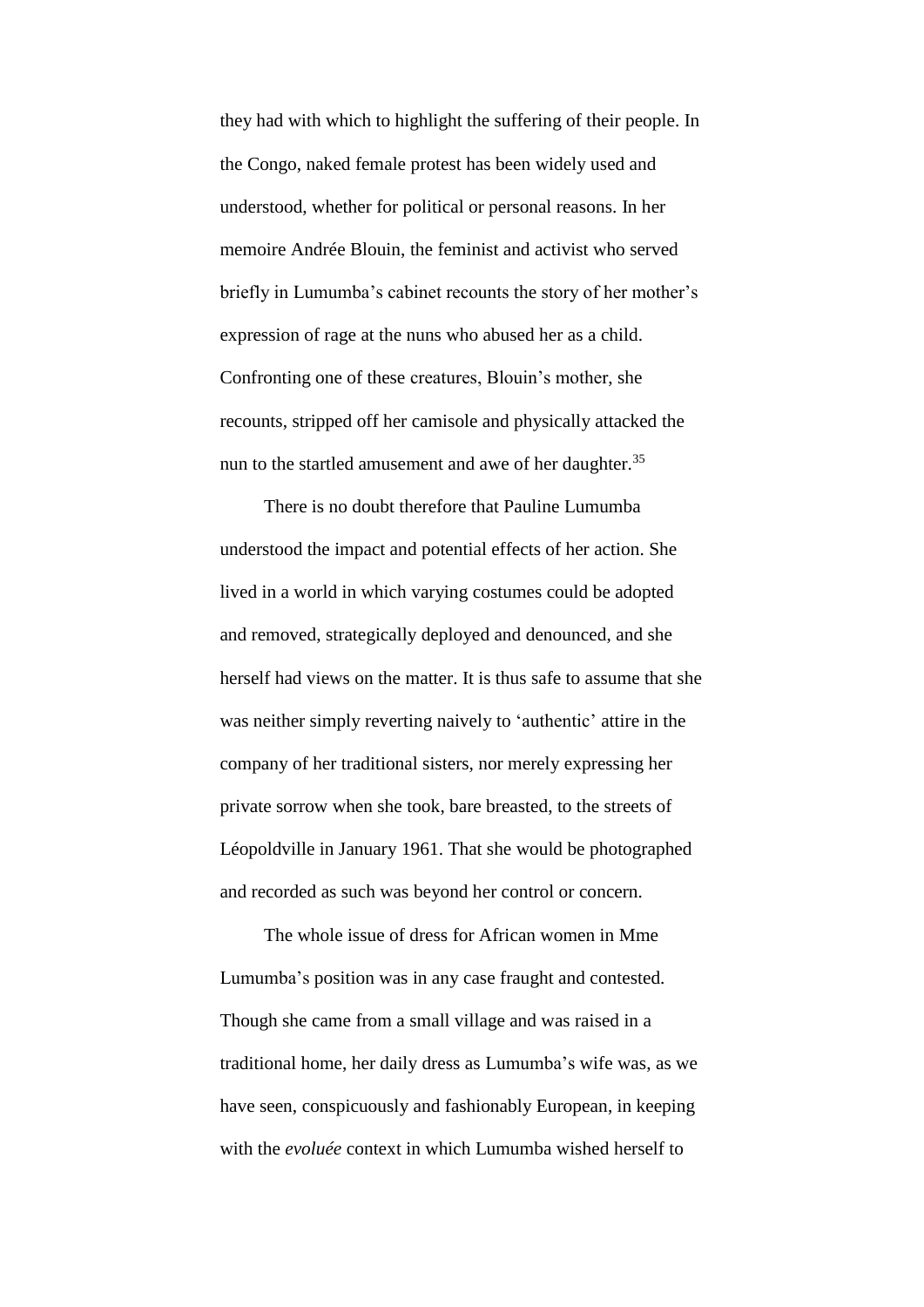be seen. The ruling male elites in the newly liberated Congo were fluent in French language and fashion and saw themselves as participants in a cosmopolitan cultural milieu that was not incompatible with their anti-colonial politics. Lumumba himself identified as an *evolué*, the word used at the time to designate an educated, African man who had taken on the language, clothing and manners of the colonizers. <sup>36</sup> Lumumba advocated, therefore, for girls' education and criticised arranged marriages, the custom of bride wealth and what he saw as outdated and obsolete traditional practices, instead enshrining the husband as the benevolent patriarchal centre of an enlightened nuclear family with an obedient but respected and well-schooled wife at its heart. He was a fierce critic of the ignorance in which Colonial schooling had kept women, and of the concomitant cultural separation of husbands and wives. <sup>37</sup> To be awarded the status of *evolué*, the aspirant had to be examined in his home by the authorities in order to prove that he was 'civilized' and worthy of the title. In this context his wife's behaviour reflected on him and needed to be carefully modelled and controlled. Pauline's relationship to this tyrannical regime was complicated and not without conflict. Her appearance was in particular the subject of marital tension and she recorded how Lumumba insisted that she hid herself in the bedroom until he had inspected her attire to ensure that she was suitably dressed to receive his friends.<sup>38</sup> Her inability to speak French was an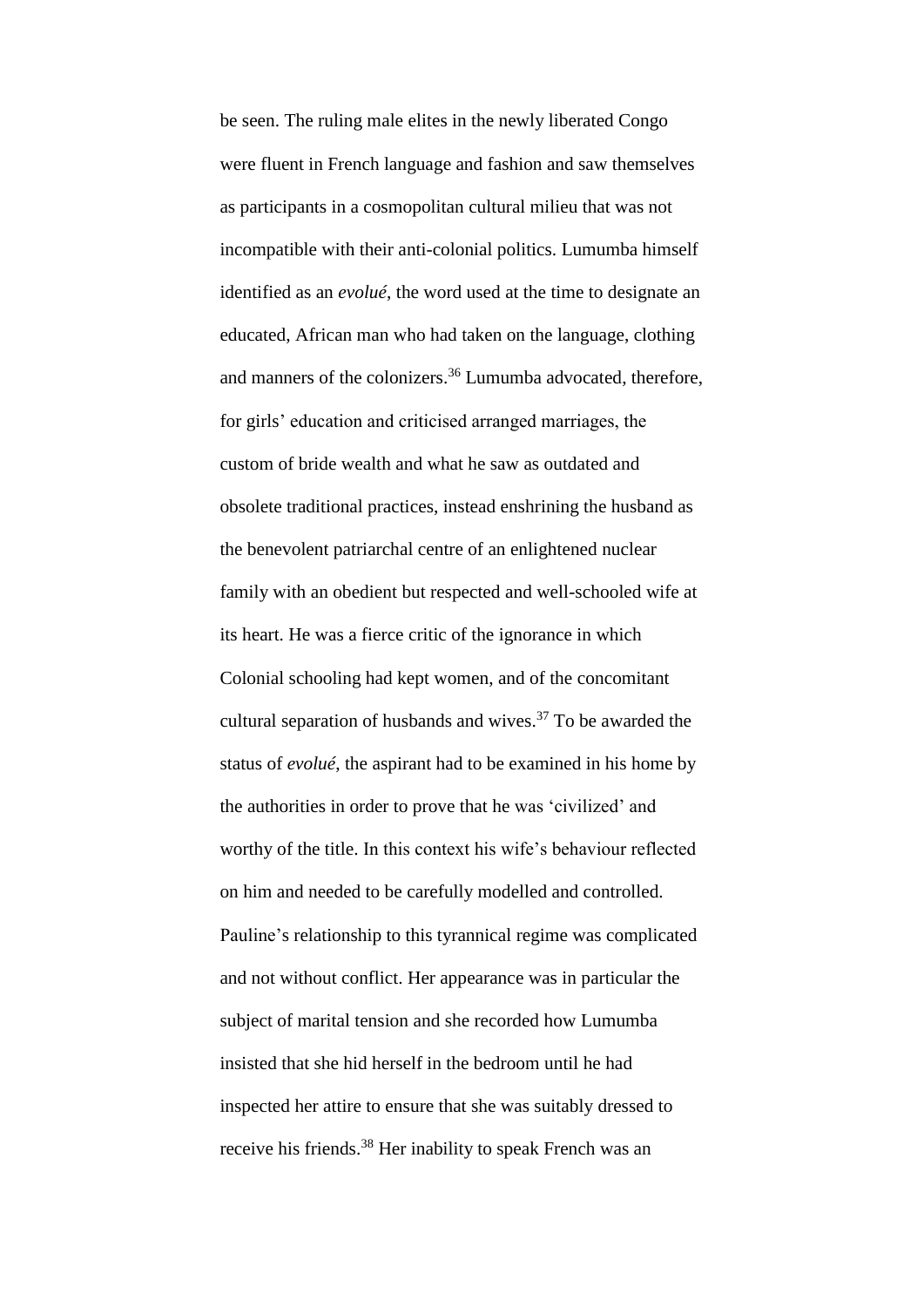embarrassment to her husband and she rarely accompanied him on official functions or platforms. On the occasion of his inauguration and the delivery of his legendary speech in which he refused to accept the role of Léopold's lackey, she was absent, apparently, legend has it, 'because her hair was a mess<sup>39</sup>

But Pauline Opanga Lumumba did not inhabit her required role without dissent. Shortly before Independence on 30 June 1960, Opango and some other wives of *evolué* men organised a protest against their husbands. <sup>40</sup> The women were concerned that the men would be tempted to marry better educated, more Europeanised women, able to take part in diplomatic events. Thus, they would be divorced or repudiated, as polygamy had been rejected in their circles. The wives argued that women who had fought for independence should be elevated and honoured irrespective of how they were regarded by European hierarchies and values. Pauline's relationship to Belgian customs and costume was, therefore, at best ambivalent, at worst hostile. She knew very well how to wear her 'Paris frocks' and high heels but she also chose when and why to remove them.

Mme Lumumba's self-performance in the funeral procession is thus overdetermined and complex to read. That she knew what it was to mobilise traditional somatic and sartorial signifiers in order to make a statement is undeniable, even if she was unable to read or write in French. Interpreting her act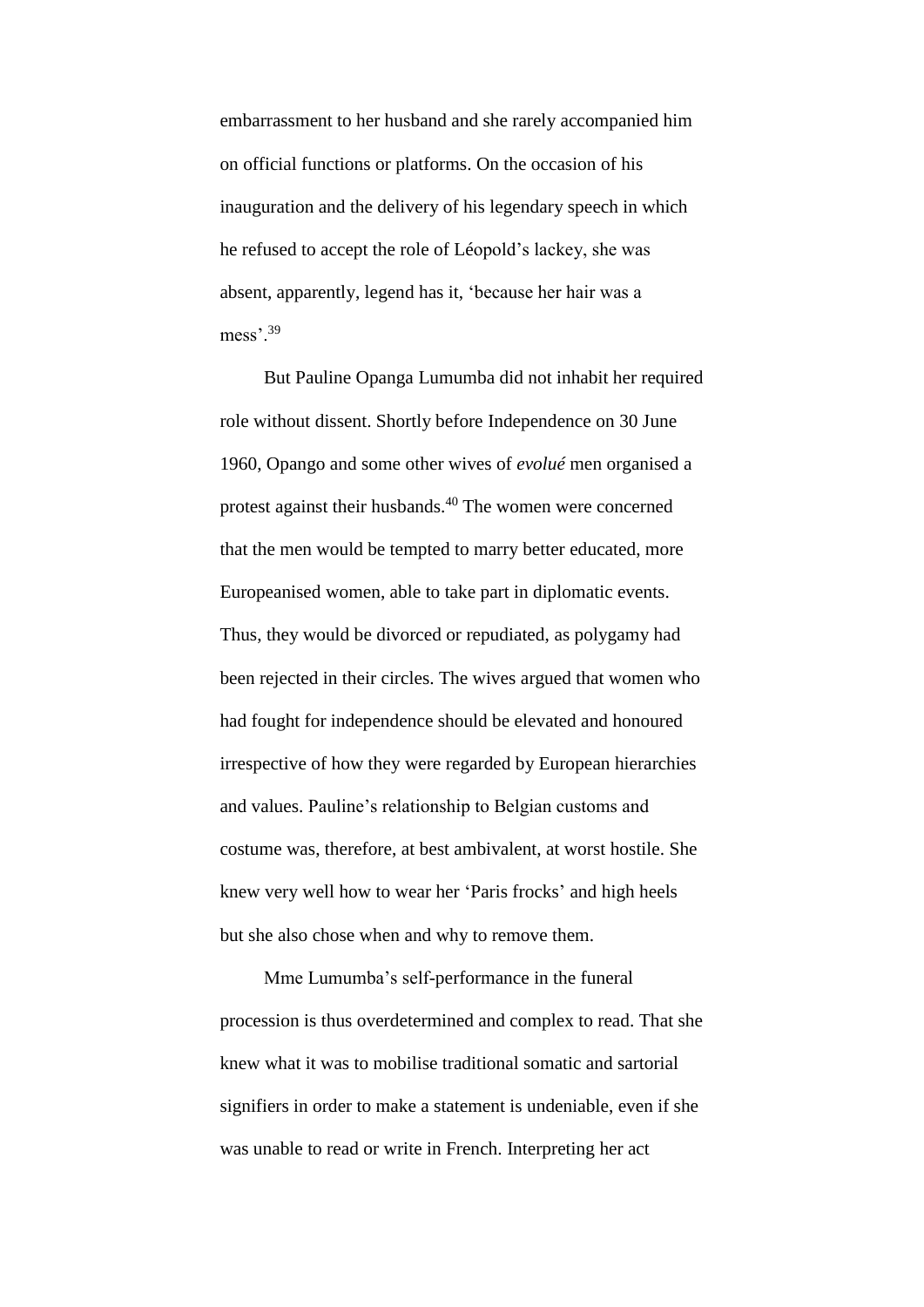respectfully as a gesture of mourning or patronizingly as an abdication of a civilized veneer provides only a limited view. Another possibility is that Mme Lumumba may have been staging her own (and her fellow countrywomen's) protest both at the Belgian occupiers and at the predicament in which their husbands' had placed them. Not only had they been rendered inferior by the Colonial establishment, but their very own compatriots had found them wanting in 'civilization' and culture. Now that Lumumba was no longer there to inspect her costume, look over her hair-style and sanction her imported appearance, Pauline Opanga was free to undertake the role of the grieving African widow bare foot, bare headed and bare breasted. It is questionable whether her husband would have approved. For her gesture potentially reads as an act of protest, not only against her husband's assassins and their many high placed international accomplices, but against the invidious position in which she, as African wife, had been placed.

When Christine Rochefort and Simone de Beauvoir discussed this extraordinary photograph at the time of its first publication, they ascribed it with a power that they feared the novel could never attain. Distilled in the juxtaposition of the semi-naked widow and her minders, amongst the soldiers and spectators turned towards them, was a powerful iconic message that they felt words were inadequate to describe. Dumas's response to the photograph has been to rework it three times,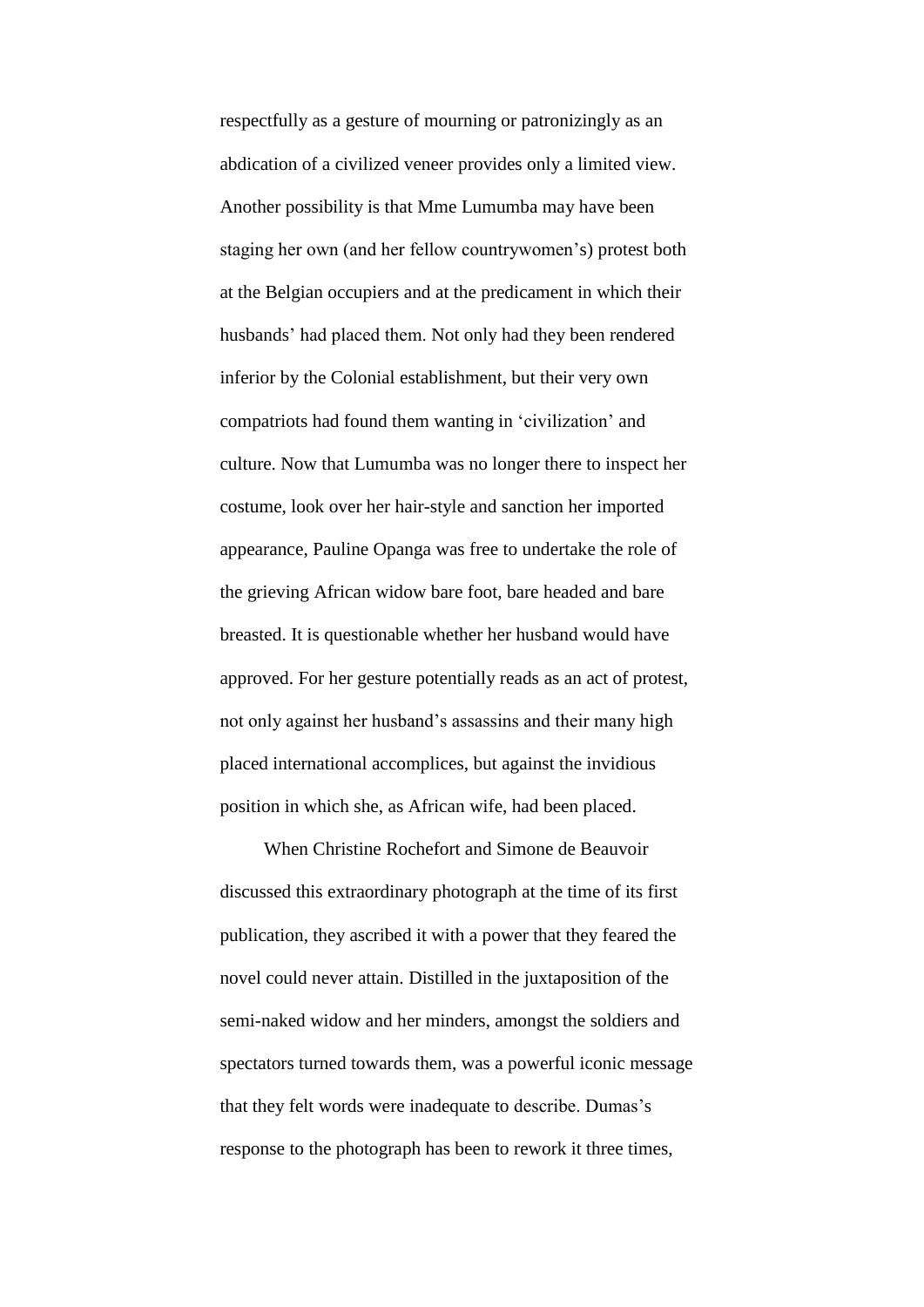alternately zooming in on the widow and her minders and spreading out to accommodate the crowd. In the earliest iteration, it was the stoicism and fortitude of individual black women that the work seemed to declare and proclaim (see *plate 6*). In the last it was the wider context of setting and crowd that was sketched in like an impressionist cityscape in which the main trio is seen, as if a matter of fact, to process and proceed (see *plate 5*). There is neither the squashed-in concentration nor atmospheric expansiveness in the second (see *plate 2*). Instead, an intense drama seems to be played out amongst the threesome against a sketchy and indeterminate crowd. We can barely identify the liquified white man who flanks our three figures on the left. Alongside him a man's face has become a watery mask. The spectacled chap behind Mme Lumumba appears as little but a hazy blur. And the faceless figure on the right is a smudge and an accent in paint rather than an individual who draws us away. All attention is focussed on the central threesome in whose touching bodies and compact presence a tension and anxiety unfolds.

Much of this is to do with a staging of race and gender –  $a$ split that is posited at the heart of this painting in the way that the colour-coated homogeneity of *The Teacher (Sub A)* just could not and would not allow. Let us look at the issue of complexion. Where intensified chromatics in *The Teacher (Sub A)* made a mockery of the shared attribute of 'whiteness',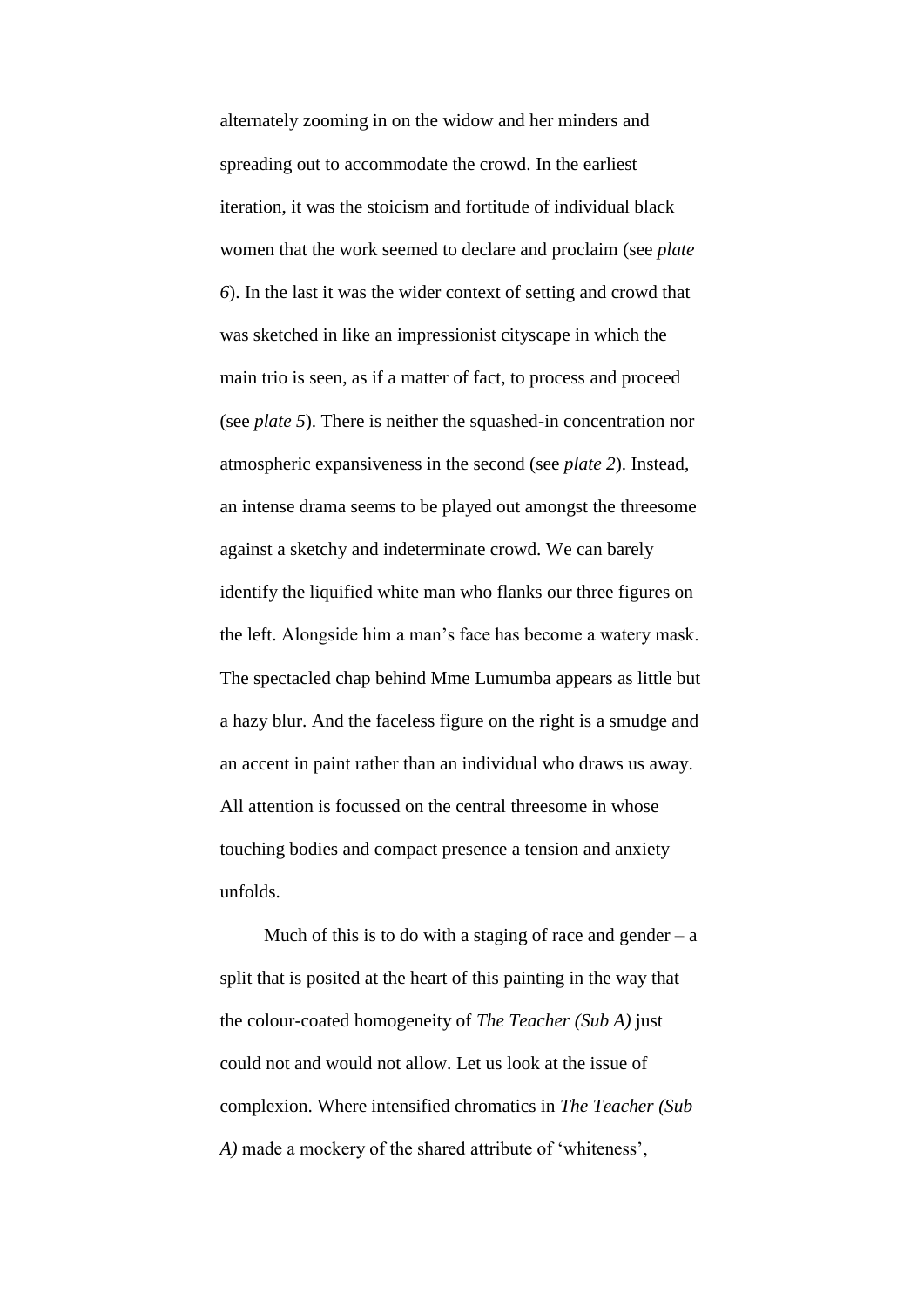opening up the component pigments of flesh-tones to reveal the colours that go into the designated category 'white', the depleted palette and contrasting tonality of *The Widow* places difference at the heart of the image (see *plate 2*). It reads as an exercise in successive shades of blackness and whiteness despite the odd bits of colour washed in.

Pauline's head and neck are placed in dark and deliberate shadow and her arms and upper body are drawn in a heavy black series of strokes so that her 'blackness' is literalized and appears fixed definitively and firmly on her body. In contrast, her accompanying minders in their Western attire, seem pale and light-skinned in comparison, at least as far as heads and upper limbs are concerned. Even the bare legs of the man on the left seem to echo the black silhouette of his companion's trousers rather than register the patina or texture of skin. Flanking the figure of the dark-skinned Widow, therefore, are a pair of whitened men with Congolese features, whose costume and complexion seem to separate them from her provocative mode of address. The effect of the painting, whether intentional or not, is to point to a gendered split that is played out at the level of race. Perhaps this serves inadvertently to highlight the disjunction between the way that many men and women lived out the process and effects of anti- and decolonization. For while the *evolu*é elites negotiated their politics of liberation in French and in open necked shirts and lounge suits, many of their wives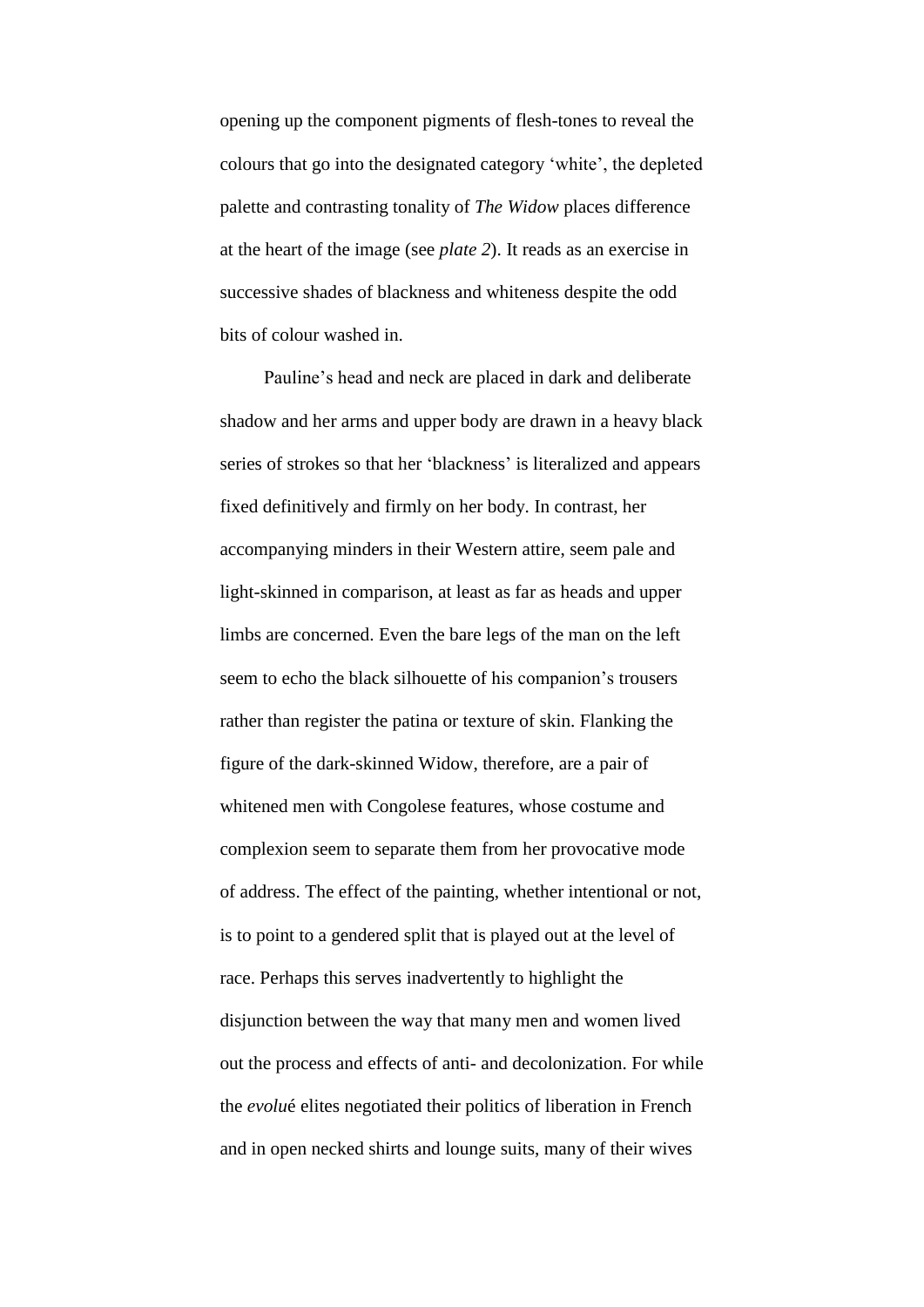struck an uneasy balance between aspirant European identification and an attachment to local customs and rituals. By homing in on the group and taking liberties with the facts of the photograph, Dumas unearths a latent meaning that it both registers but does not declare. Of course, the complex dynamic of men and women, clothes and flesh, dark and light, was already encapsulated in the newspaper image but in the process of transcription and repetition Dumas heightens and enhances a difference that she discerns to be embedded at its core. In this context, the actual pale figures of Colonial officials and soldiers are irrelevant, reduced to a liquefied caricature on the left or excluded and excised from the scene. Instead it is an internal drama that the performance of the wWidow plays out.

Faced with an actual photograph, one as loaded and powerful as our source image, what is left for the painter to do? It is not as if she is retelling her own story through the guise of the African woman. When faced with the photo of her own girlhood she troubled the chromatics of race through unfixing the generic and stilted uniformity of the classroom. But when encountering a powerful document of history, not once or twice but three times, she could neither reproduce it unscathed nor fail to trouble its habitual underpinnings. It is true that the photograph of Pauline Lumumba, unlike that of the generic school class, is overwhelmingly powerful and poignant. So riveting was it to its earliest viewers that it momentarily silenced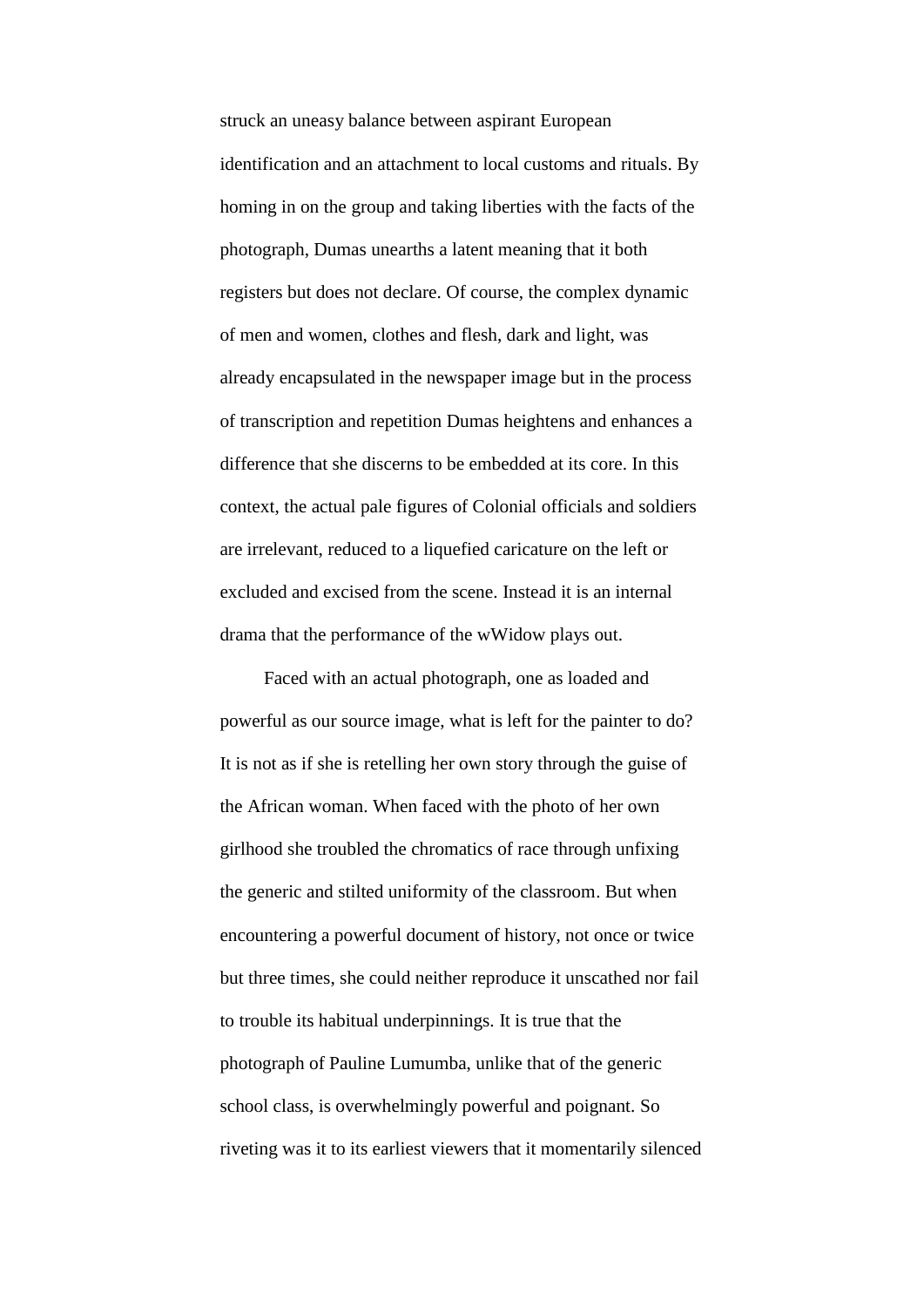the writer Christine Rochefort and made her doubt the effectiveness of fiction. This may be true at times for the painter too who must find her way amongst the plethora of imagery that surrounds us in order to question what it is that paint does. At the least, it seizes and sifts from the maelstrom, rendering visible what was latent from view and re-forming the known and the felt through estranging and re-making the found.

## **Notes**

**This essay was originally conceived as part of the series 'Selves and Strangers: Photographic/Filmic Encounters in, of and from Southern Africa' that I delivered as the Slade Lectures at the University of Oxford in 2014. It was only completed afterwards and has had a life as an independent lecture delivered in various locations around the world, from London to Sydney to Philadelphia. The discussions it engendered have been formative and I am grateful to all my interlocutors for their insights and critiques but most especially to Gabriella Nugent who helped me with research assistance during its gestation. Marlene Dumas has been extraordinarily generous with her time and attention to the many questions I posed in the process of writing this article. Thanks too to the Leverhulme Foundation whose generous support enabled me to spend time thinking and writing the Slade Lectures as well as related publications.**

<sup>1</sup> Alternatively, the British artist Steve McQueen's project of documenting the children in Year 3 across London, 2019, takes on the uniformity of the format of school photography in order to demonstrate the diversity of its sitters/citizens. Here the very formality, framing and conventionality of the genre, subsumes the kids into a shared identity (they are all Londoners,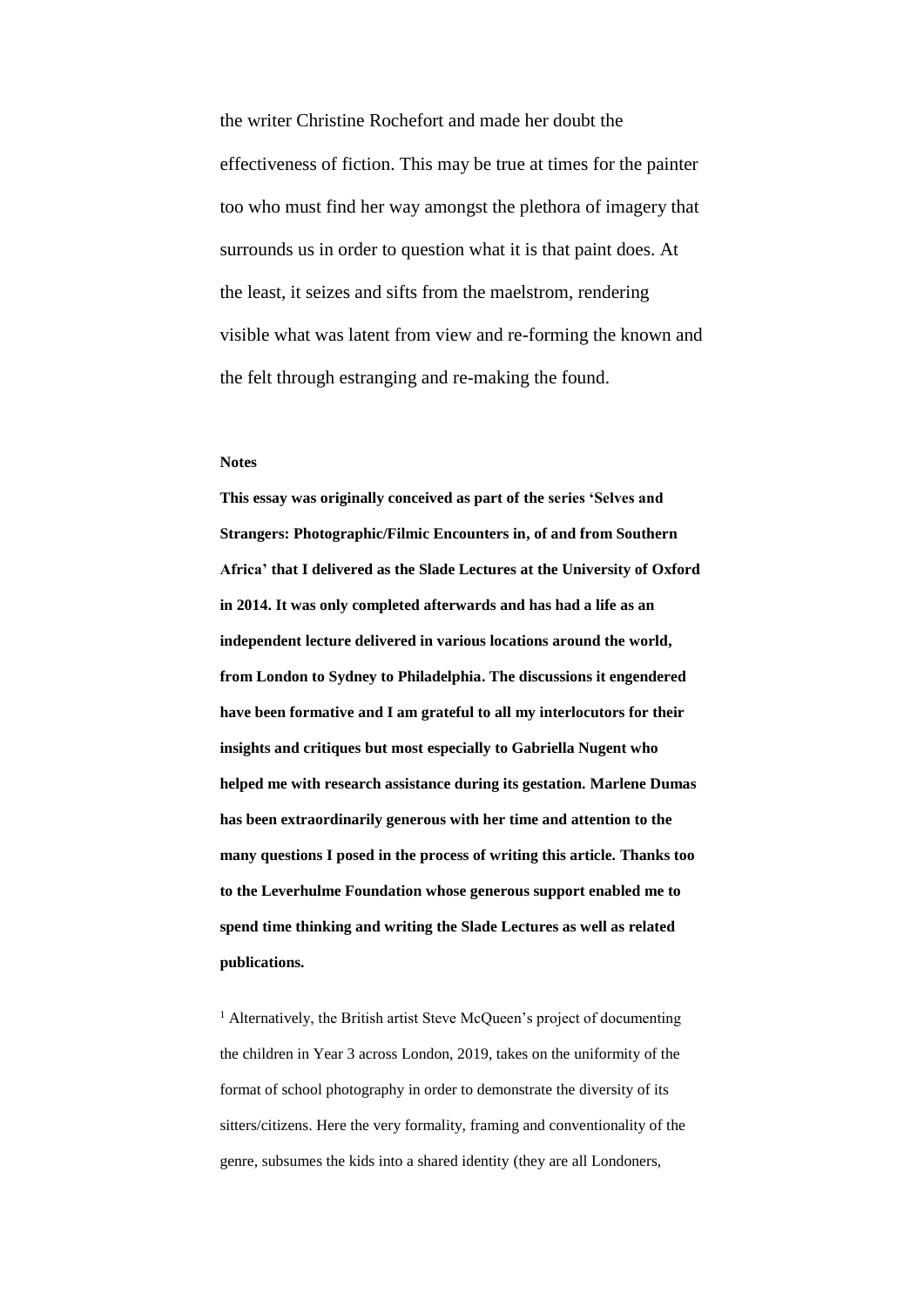children and full of the expectations of youth) despite their different appearances and apparently diverse cultural origins. I was struck by this contrast to the South African Apartheid-era group portraits (with their homogeneity and racialized uniformity) as they had just appeared all over London, from Tate Britain to billboards on the Underground, during the time that I was revising this article for publication. See https://www.artangel.org.uk/year-3-project/, accessed 29 November 2019. <sup>2</sup> Sub A was the first year of primary school in the South African system. Children started school in the year that they turned six. For Dumas this was

<sup>3</sup> For a discussion of race and black and white photography, see Richard Dyer, *White*, London and New York, 1997, 82-144.

in August 1959, for me in January 1962.

<sup>4</sup> Christian National Education was the official policy of the Nationalist Party that came to power in South Africa in 1948. It marshalled Calvinist theology to the political ideology of white suprematism, endorsed by law and custom in Apartheid South Africa, and was reflected in the differentiated compulsory school curriculum that sought to naturalise and reproduce racialized hierarchies and difference. Initially meant to bolster the status of Afrikaans as a medium of instruction and national language, and the Dutch Reformed Church as the official religious institution of the nation, it spread to most state supported 'white' schools despite robust criticism from Anglophone pedagogues and politicians. Private schools were exempt, including Jewish day schools, but the overarching segregationist and racialized hierarchies prevailed. For a collection of related documents and debates, see https://www.sahistory.org.za/archive/christian-national-education, accessed 29 April 2019.

<sup>5</sup> Dumas herself talks of the difference between 'taking' a photograph and 'making' a painting. 'You can't TAKE a painting – you MAKE a painting', she declares; see Marlene Dumas, 'The Private Versus the Public', in *Marlene Dumas: Miss Interpreted*, Eindhoven, 1992, 43. Richard Shiff plays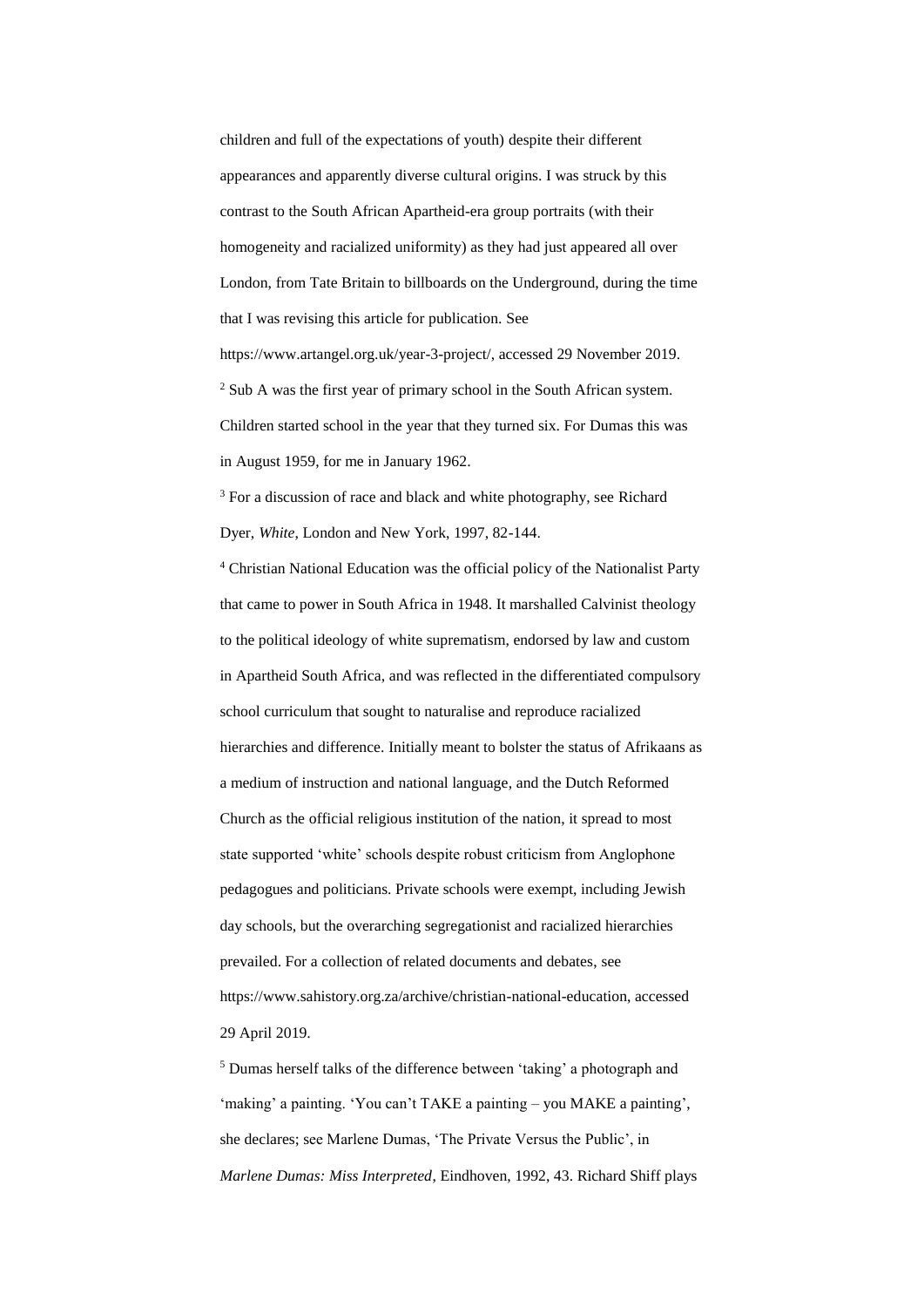with these oppositional practices in his essay 'Less Dead', in Cornelia Butler, *Marlene Dumas: Measuring Your Own Grave*, Los Angeles, 2008, 144-153.

<sup>6</sup> Dumas uses the vocabulary of photography to talk of her compositional strategies, in particular in relation to 'zooming in' and zooming' out; see 'A Conversation Between Marlene Dumas and Theodora Vischer', in *Marlene Dumas: The Image as Burden*, London, 2014, 170.

<sup>7</sup> See *Marlene Dumas: The Image as Burden*, 165-169.

<sup>8</sup> Dumas explains the sequence of events in *Marlene Dumas: The Image as Burden*, 169.

<sup>9</sup> *Marlene Dumas: The Image as Burden*, 169.

 $10$  Email from artist to author, 24 August 2015. The genesis of the painting was also the subject of a long unpublished interview with Dumas conducted by the author in London in May 2015.

<sup>11</sup> Sandy Lesberg, *Assassination in Our Time*, London, 1976, 106-121. The image of Pauline Lumumba appears on page 121.

<sup>12</sup> Dumas discusses it in these terms in *Marlene Dumas: The Image as Burden*, 169.

<sup>13</sup> Dumas talks of her early incursions into European literature when she arrived at art school in Cape Town and was exposed, for the first time, to a culture beyond that of her Afrikaner upbringing; interview with author, London, May 2015.

<sup>14</sup> As Dumas recounted to the author: '[...] I would go back to South Africa, and I would go through my books and then I found this book of Simone de Beauvoir from my art school days, and there I see I had underlined where Simone de Beauvoir talks about that picture – and she says how can one novel compete with a picture like that'; interview with author, London, May 2015.

<sup>15</sup> Simone de Beauvoir, *Force of Circumstance*, London, 1968, 596.

<sup>16</sup> For the effect of the prohibition of 'Africa' on the South African artist's imagination during the Apartheid years, see William Kentridge, 'Painting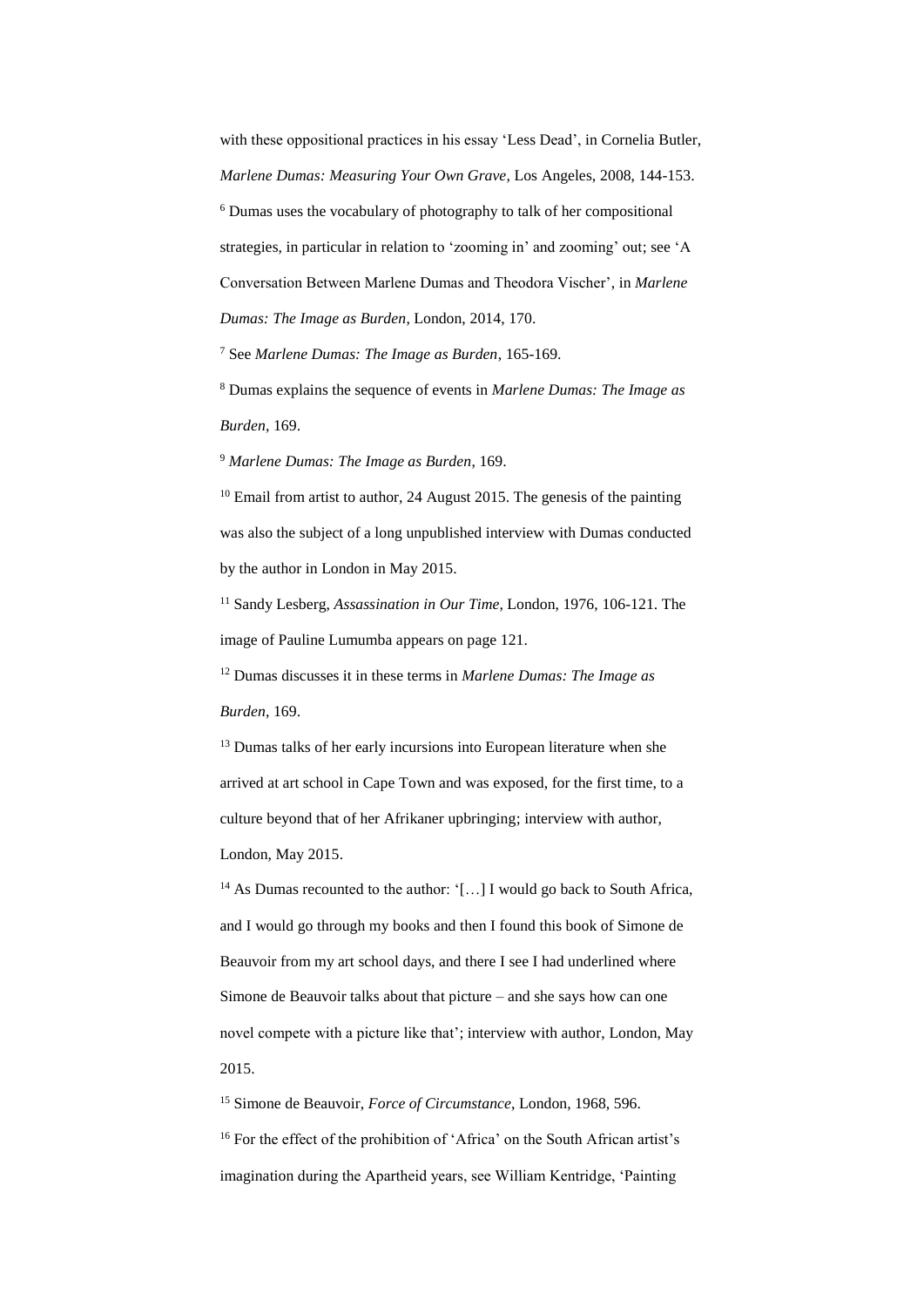Maps', in Tamar Garb, ed., *Vivienne Koorland: Reisemalheurs (Travel Woes)*, London, 2007, 23-28.

<sup>17</sup> Dumas continues to speculate on the relationship between painting and photography. Eschewing the direct copy or transcription, she nevertheless understands that all visual imagination in our time is underpinned by photographic awareness. Whether an actual source for a painting can be traced to an individual image or not, it remains informed by the protocols of posing and positioning that the frontal orientation of the photograph has produced. But painting needs to transform and rework the image source, not by obeying its conventions but by subjecting them to the rules of modern painting – its flatness, its gestural plenitude, its animated surface and its chromatic freedoms. Gleaned in interview with the artist, London, May 2015. <sup>18</sup> Dumas described how documentary photography and Goldblatt in particular stood for her as the ultimate socially-engaged practice at the time; interview with author, London, May 2015. See also David Goldblatt and Nadine Gordimer, *On the Mines*, Cape Town, 1973.

 $19$  For a comprehensive discussion of the role of documentary photography in the depiction of daily life and the struggle against Apartheid, see Okwui Enwezor and Rory Bester*, Rise and Fall of Apartheid: Photography and the Bureaucracy of Everyday Life*, Munich, 2013. See also: Darren Newbury, *Defiant Images: Photography and Apartheid South Africa*, Pretoria, 2009; and Patricia Hayes 'Power, Secrecy, Proximity: Visual Emergency. Fusion and Fragmentation in South African Photography of the 1980s', *Camera Austria*, 100, 2007,18-22.

 $20$  For a vivid discussion of the context of 1970s art school culture in Cape Town and the use of photographs in conceptually-driven painting practices, see Hayden Proud, 'Experiments Under Constraint: "Random Collisions of Energy" in South African Art of the 1970s and 1980s', in Mario Pissarra, ed., *Visual Century: South African Art in Context*, vol. 3, Johannesburg, 1973- 1992, 128-155.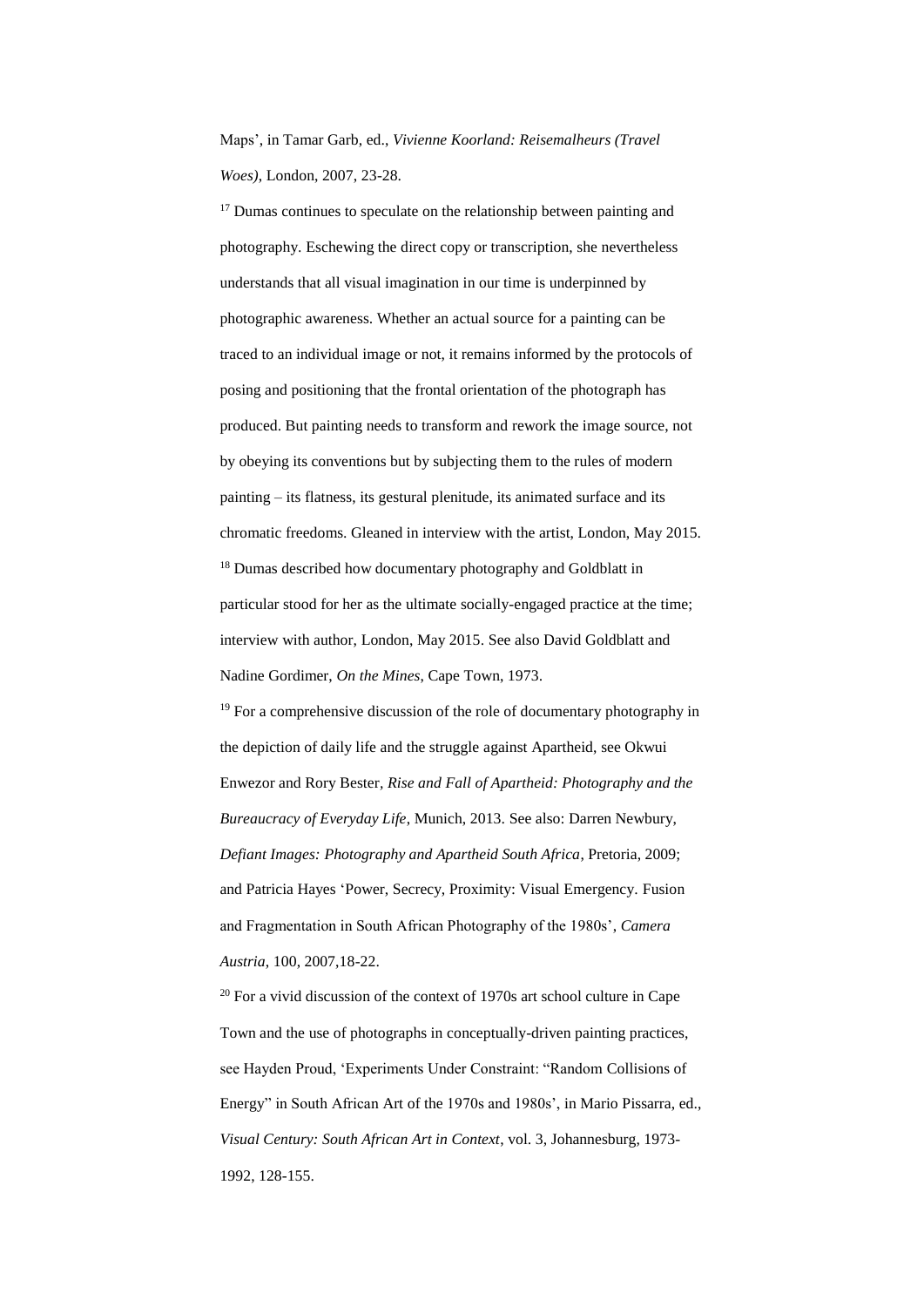$21$  For a detailed discussion of the visual culture that surrounded the event, see John Elderfield, *Manet and the Execution of Maximilian*, New York, 2007, 88. See also Juliet Wilson-Bareau, *Manet: The Execution of Maximilian*, London, 1992, 35-68.

 $22$  For a reading of the work in relation to allegories of femininity in Western painting, in particular Delacroix's *Liberty Leading the People* (1830), see Leora Maltz-Leca, 'Spectres of the Original and the Liberties of Repetition', *African Arts*, 46: 4, Winter 2013, 32-45.

<sup>23</sup> See 'The Making of Marlene Dumas's "The Widow", *New York Times Style Magazine*, https://www.nytimes.com/2014/08/20/t-magazine/themaking-of-marlene-dumass-the-widow.html, accessed 22 April 2019. <sup>24</sup> See *Assassination in Our Time*, 120-121.

<sup>25</sup> For a lengthy contemporary description of Mme Lumumba's attempts to have her husband's body returned, see 'Mourning March for Congo Ex-Premier', *Sydney Morning Herald*, 15 February 1961; Reprinted in *Marlene Dumas: Image as Burden*, 165.

<sup>26</sup> See Philippe Pirotte, *Mwana Kitoko (Beautiful White Man)*, 2001, reprinted in Peter Ruyffelaere, ed., *On&By Luc Tuymans*, London, 2013, 199-214. For the joint exhibition, see *Marlene Dumas - Luc Tuymans, TWICE*, Antwerp, 2013.

 $27$  Lumumba is thought to have died on 17 January 1961. See 'Foreign' News', *Time*, 24 February 1961, 18-22. The cover of this issue showed an image of the United Nations with 'Soviet Delegate Valerian Zorin' pictured and the banner 'The Russian Offensive against the U.N. & U.S.', indicating where the Russians were apportioning blame. This is explained on page 18 of the article. The photograph of Mme Lumumba 'in mourning' appears on page 24.

<sup>28</sup> For the sequence of events in the discovery of the *Time* image, I am grateful to an email from Dumas, 24 August 2015.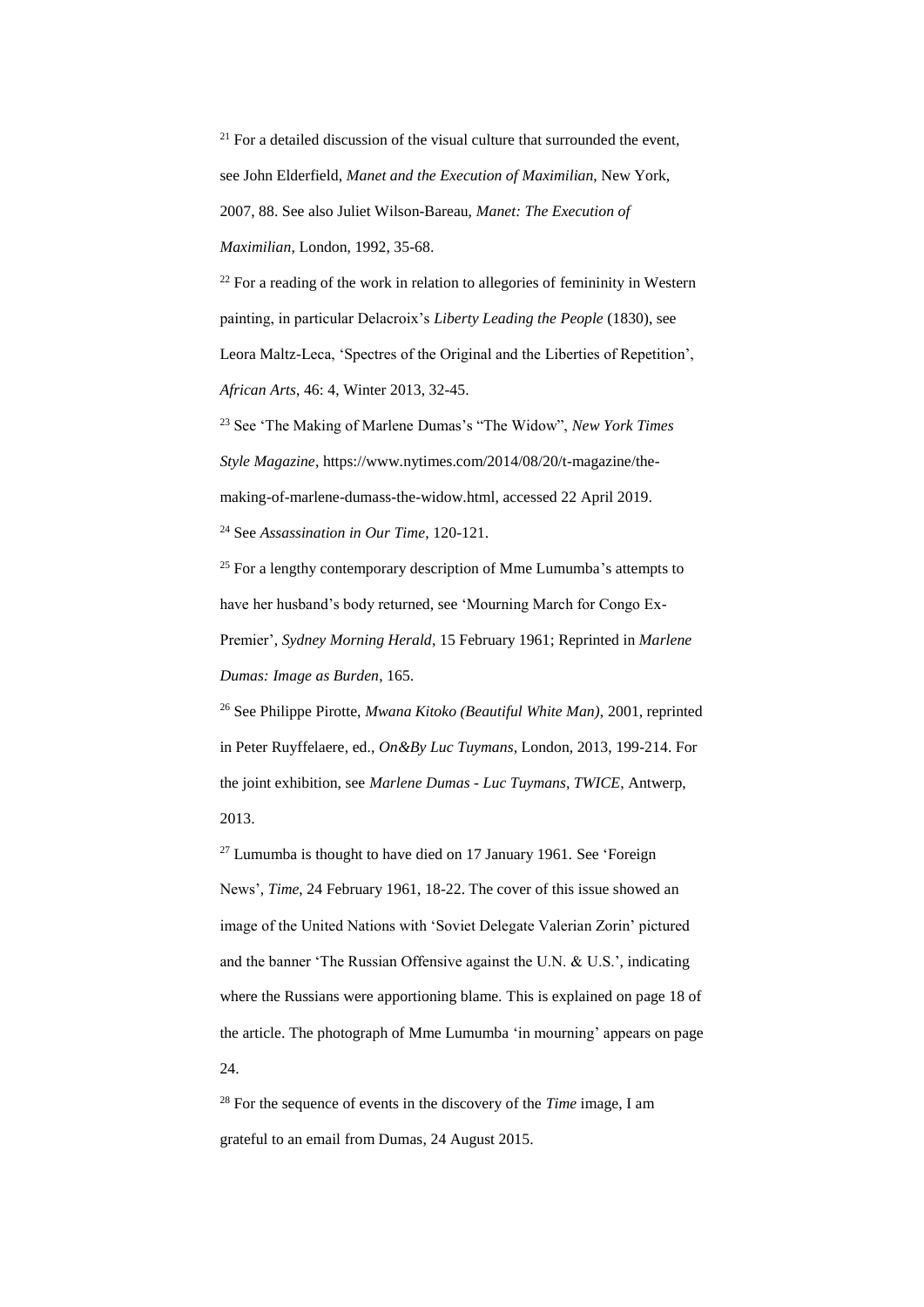<sup>29</sup> See Marlene Dumas, Andrea Büttner and Jennifer Higgie, 'To Show or Not to Show', *Tate Etc.*, Spring 2015, 60.

<sup>30</sup> 'The Congo – Death of Lumumba and After', *Time*, 24 February 1961, 21. <sup>31</sup> For a fascinating reading of *Three Women and I* in this vein, see Maltz-Leca, 'Spectres of the Original and the Liberties of Repetition'.  $32$  For a discussion of the feminist context of the practice, see Maryam Kazeem, *Bodies That Matter: The African History of Naked Protest, FEMEN Aside*, http://www.okayafrica.com/news/naked-prostest-bodies-that-matterfemen-african-history/, accessed 23 August 2015. I am grateful to Immy Mali for sharing with me anecdotes about her aunt's use of 'stripping' as an expression of anger, for example with a co-wife. Among the Ateso of Eastern Uganda, according to Mali, older women routinely use undressing to express offence; email to the author, 13 August 2015. For an example of Soroti women protesting through stripping against the appropriation of land, see https://ugandaradionetwork.com/story/soroti-women-undress-overuniversity-land-dispute-1, accessed 22 April 2019. This form of protest has been recently rekindled in both South Africa and the US where successive groups of black women have rebelled against failures in service delivery or against the random killing of young black women by stripping off their clothing in public; see Maltz-Leca, 'Spectres of the Original and the Liberties of Repetition', 32. See also Annie Coombes, *History After Apartheid: Visual Culture and Public Memory in a Democratic South Africa*, London and Durham, 2003, 245.

 $33$  The influential Congolese activist who served in Lumumba's government, Andrée Blouin describes an incident from her childhood in which her outraged mother, from whom she had been taken at the age of three and placed in an orphanage for mixed race girls, confronts one of the nuns who had abused and neglected her daughter by stripping off her camisole and, bare-chested, physically attacking and beating the woman. See Andrée